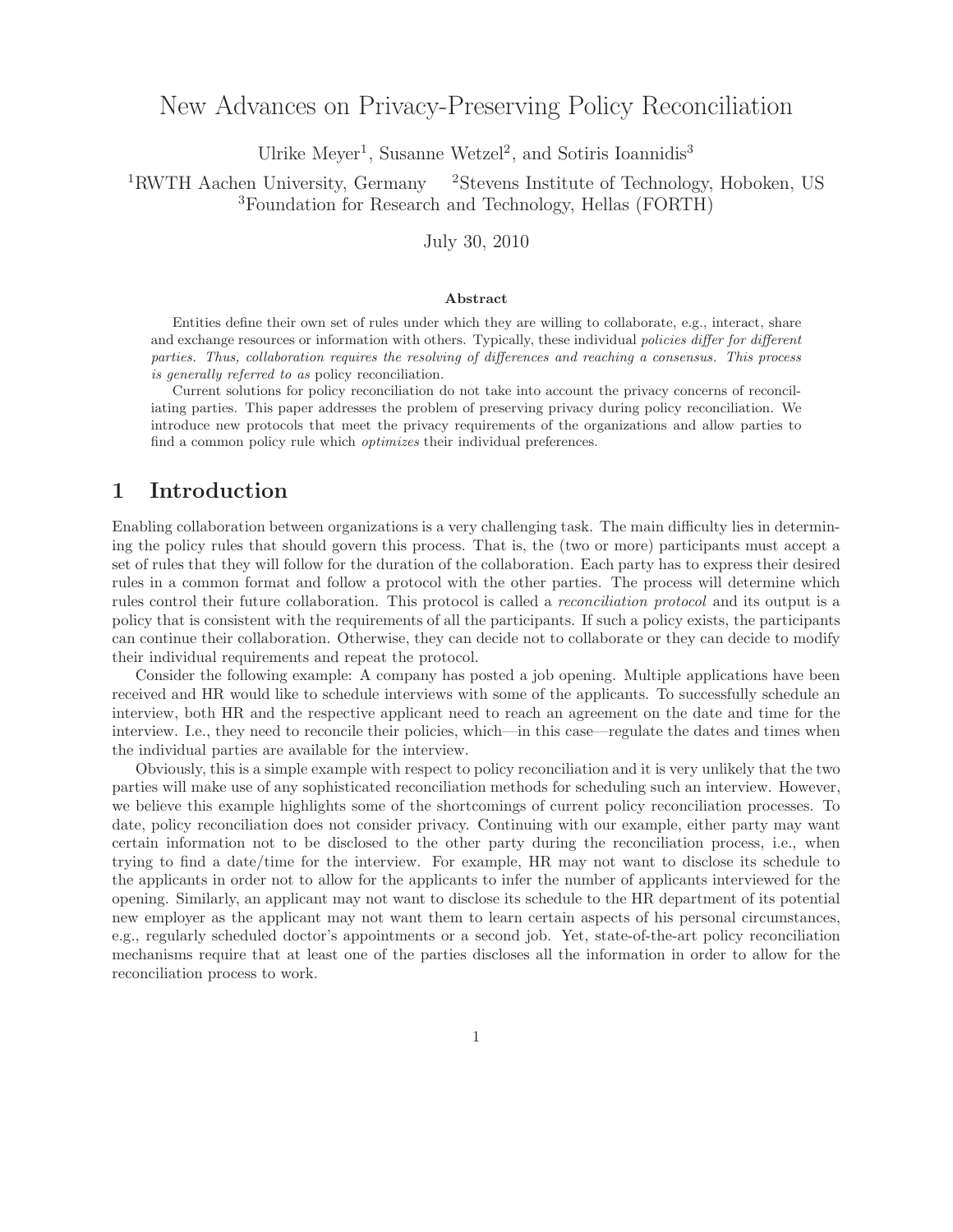It is in this context that this paper introduces preferences and privacy into the policy reconciliation processes and as such provides for a major advancement in this area. In particular, with respect to privacy, we propose new two-party protocols that guarantee that parties participating in the reconciliation process learn nothing about the other party's policies other than the policy they will eventually agree on. In our initial example above, both the applicant and the HR department will learn nothing about each other's schedules other than the date and time at which the interview of this particular applicant will take place (or the fact that there is no mutually agreeable time and date if such a match cannot be found). In addition, our work is the first to introduce mechanisms that consider the privacy requirements and still permit optimizing individual preferences that the parties may have. For example, HR may have preferences on interviewing applicants based on its expectation to hear back from other applicants to which they have already made an offer. If a higher ranked applicant accepts, this will eliminate the need to interview other applicants and thus result in a saving of time. In this paper, we introduce a fair mechanism for parties to reconcile their policies such that the preferences of all parties are optimized while none of the parties will have to disclose any of its preferences.

**Outline:** The remainder of the paper is organized as follows: In the next section, we discuss previous work in the area of policy reconciliation and privacy preserving set intersection. In Section 3, we provide details on the policy representation, define the new privacy objectives, and review existing privacy-preserving tools. The main contributions of this paper are in Section 4 where we present and discuss our new privacypreserving policy reconciliation protocols which allow the optimization of the preferences of the individual parties. In Appendix A, we additionally outline some privacy-preserving policy reconciliation protocols without considering preferences.

## **2 Related Work**

In general, a policy is a collection of rules that express which actions are permitted and disallowed in a system [22, 2, 29, 27]. They can take the form of specific access control rules [28], policy credentials [4, 3, 11, 10], or security policy language statements [8, 26]. In this paper, we address policies that govern collaboration and communication between a number of parties. In particular, these policies specify the algorithms, protocols, and any other parameters that must be agreed upon to ensure that the conditions and requirements of all parties are met.

**Policy Reconciliation** In [15] Gong and Qian analyze the complexity of secure interoperation between systems with heterogeneous access control structures. They prove that composing authorization policies is NP-complete. McDaniel and Prakash define the Ismene policy language [23] which permits the specification and reconciliation of group security requirements. Policy rules are expressed as conditionals which contain zero or more predicates that need to be satisfied for the policy to hold. In [24] Mc Daniel *et al.* specify an algorithm for efficient two-policy reconciliation and show that, in the worst-case, reconciliation of three or more policies is intractable.

Wang *et al.* demonstrate that it is possible to structure security policies in such a way that policy reconciliation becomes tractable [30]. Specifically, they use a graphical policy representation. A graphical policy is a series of policy operations represented in a directed acyclic graph with a single root. One reads policies starting from the root node. The authors present a recursive algorithm for generating the conjunction of graphical policies. The conjunction results in the reconciled policy. Their scheme also allows for specifying preferences. In that case, the authors rank the graphical policies in preferential order before running their conjunction algorithm.

Zao *et al.* propose the Security Policy System (SPS) which resolves IPsec security associations between domains of communication [32]. Reconciliation is achieved by intersecting sets of policy values. Dinsmore *et al.* [9] present the Dynamic Cryptographic Context Management project in which security policies are negotiated between dynamic groups of participants. Their protocol involves multiple rounds of negotiation between the participants, eventually producing a common policy that all of them agree upon.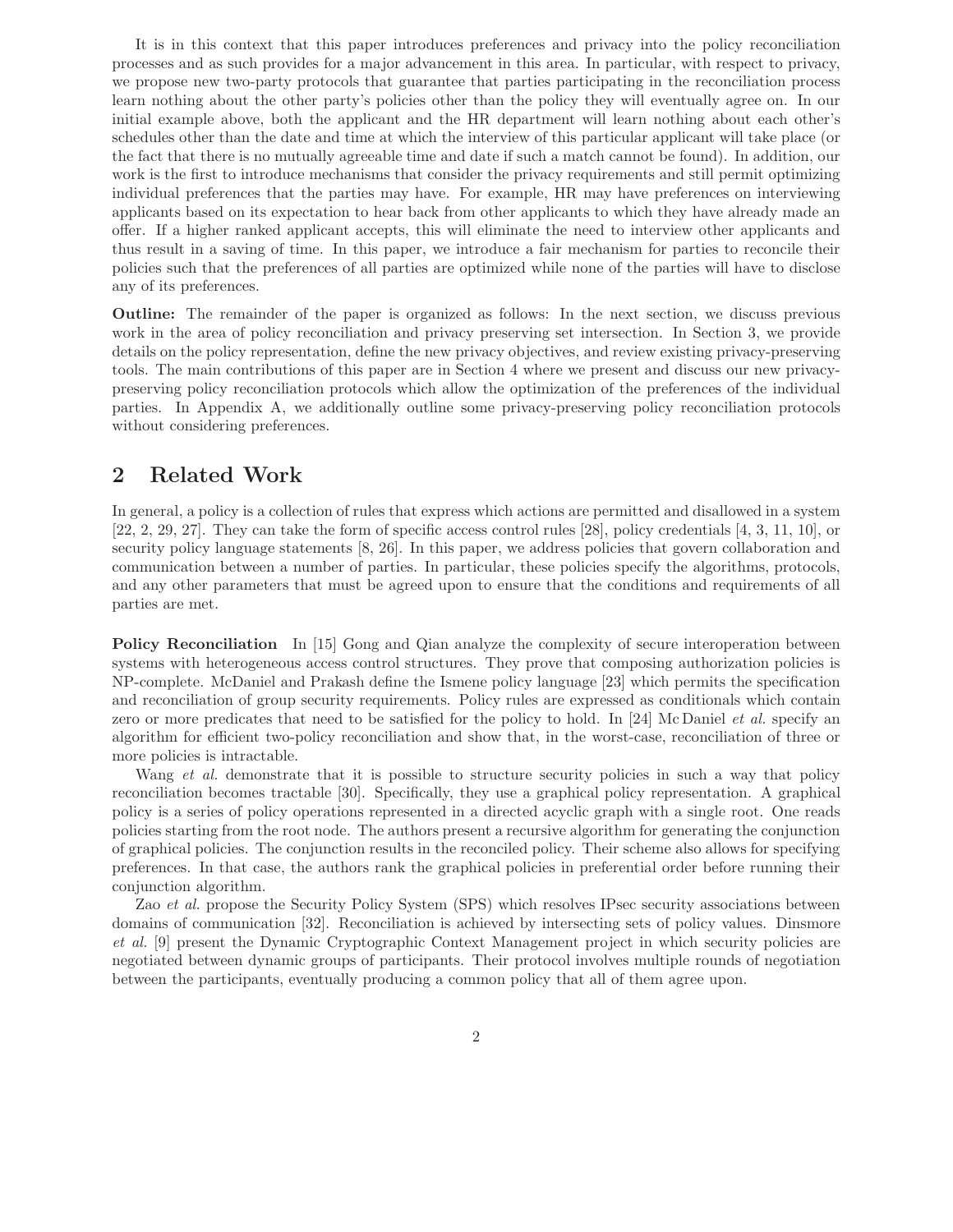Our work focuses on ensuring privacy during policy reconciliation and on taking preferences into account. Previous work on policy reconciliation focused on how to make policy reconciliation tractable with respect to performance under various conditions without taking privacy concerns of the participants into account. For this purpose, McDaniel *et al.* [24] introduced a tree-based policy representation. In this paper, we represent a policy as a matrix and each policy rule as a row in the matrix. This is very simple and straightforward to use, especially when optimizing for privacy and not for performance.

**Privacy-Preserving Protocols** Freedman *et al.* [12] proposed the first protocol specifically designed for private intersection of datasets based on representing set elements as roots of polynomials. The proposed protocol is a two-party protocol, which, in its simplest version, is secure in the semi-honest model. This seminal work was extended by Kissner *et al.* [19, 20] to multiple parties and more set operations on multisets. In particular they propose privacy-preserving protocols for set intersection, set union, and element reduction of multisets. In order to reach security in the malicious model Kissner *et al.* propose the use of a zero-knowledge construction. Hohenberger *et al.* [17] constructed a more efficient two-party version of set intersection that is secure against malicious provers. Camenisch *et al.* in [5] suggest to make use of a trusted third party that certifies the sets of both parties in order to protect against either party being malicious and in order to ensure that sets cannot be changed on several subsequent interactions. All of the approaches mentioned so far are based on the oblivious polynomial evaluation construction introduced by Freedman *et al.* [12].

Another approach to private set intersection is based on oblivious pseudo-random function evaluation. This approach was first introduced by Hazay *et al.* [16] and subsequently further improved by Jarecki *et al.* [18]. The two-party protocol suggested in [16] is more efficient than the protocols based on oblivious polynomial evaluation. However, it is secure only in a relaxed version of the malicious model. Jarecki *et al.* [18] improved this protocol to provide security in the standard malicious model with the help of requiring the parties to commit on their input prior to the private set intersection. The computational effort of the suggested protocol is linear in the cardinality of the input sets.

Finally, and most recently, a private set intersection variant based on blind RSA signature schemes was proposed by Cristofaro *et al.* in [7]. The proposed construction was first introduced in [6] for privacypreserving policy-based information transfer. The two-party private set intersection protocol proposed in [7] is linear in the maximum of the cardinalities of the two private input sets and thus as efficient as the oblivious pseudo-random function construction by Jarecki *et al.* [18]. Cristofaro *et al.* show that using precomputation their protocol can outperform all previously suggested protocols. Unfortunately, in practice, pre-computation is not always usable. In particular, in the case of policy reconciliation, the private set of each party may change over time and depends on the context in which the parties interact.

The main contribution of our paper is that we build on the privacy-preserving set intersection results to construct two new and more complex privacy-preserving protocols for policy reconciliation with *preferences* for *two different notions of fair reconciliation*. While any of the aforementioned private intersection protocols can be used in our new construction, we detail our approach for the set intersection protocol introduced by Freedman *et al.* in [12]. As we will show later on, this particular set intersection protocol allows for a reduction of the communicational overhead in our construction. In the appendix, we additionally demonstrate how the existing results can be applied to the problem of security policy reconciliation in the absence of preferences in a straight-forward manner.

Kursawe *et al.* [21] address a similar problem of reconciling privacy policies in a privacy-preserving manner. Their solution is based on modeling the function to evaluate as boolean circuits and evaluating it on inputs encrypted with a threshold homomorphic cryptosystem. As opposed to this, we use privacypreserving set intersections [12] for our reconciliation protocols. While Kursawe *et al.* recognize the objective of privacy-preserving preference-maximizing policy negotiation, their proposed solution is restricted to the problem of finding the intersection of two sets of policy rules. As opposed to this, we provide solutions for both, the privacy-preserving common policy as well as the preference-maximizing objective. To the best of our knowledge our protocols are the first solutions proposed for the preference-maximizing objective.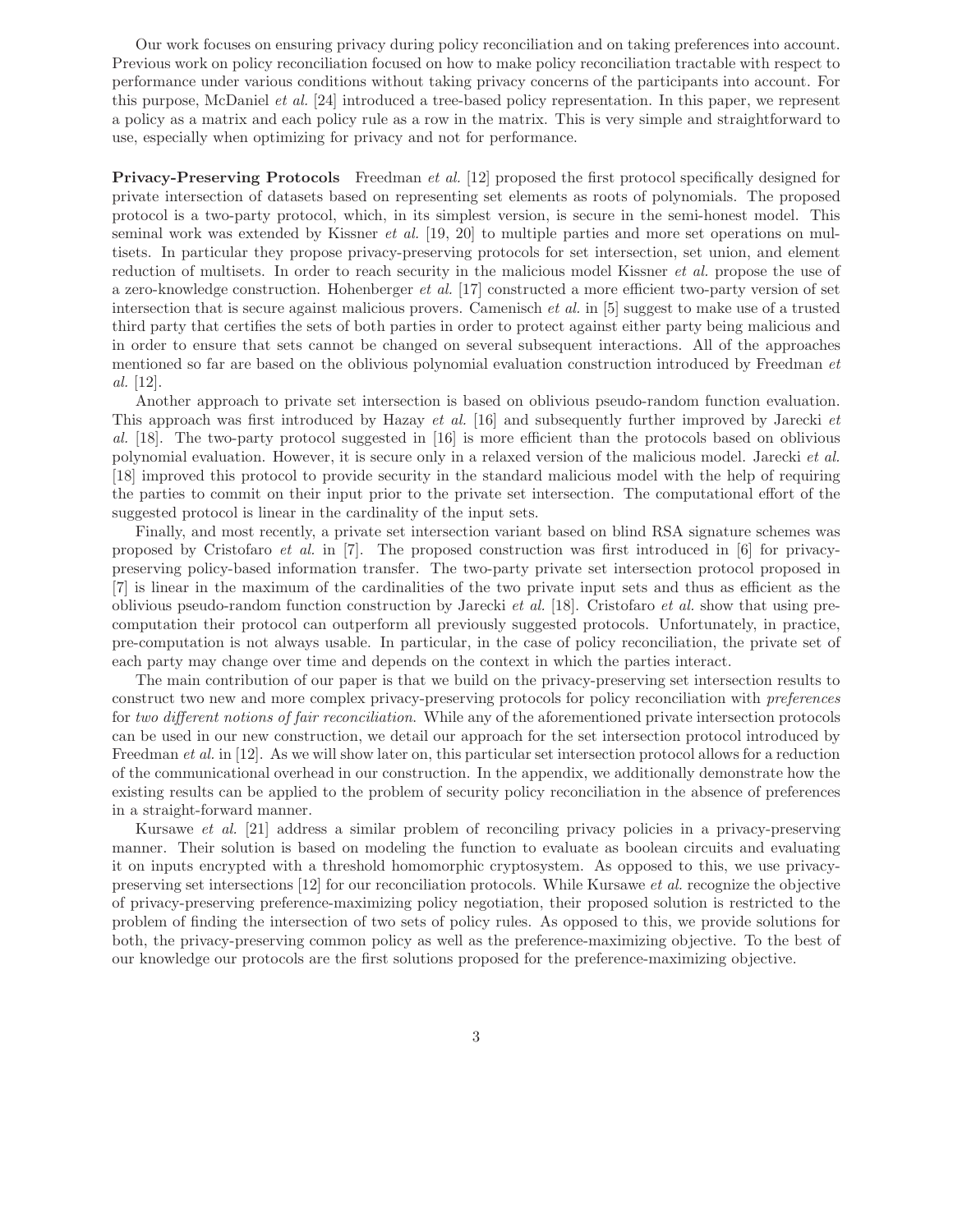|        | Applicant |     |     |     | ΗR  |    |     |     |     |     |
|--------|-----------|-----|-----|-----|-----|----|-----|-----|-----|-----|
|        | Мo        | Tue | Wed | Thu | Fri | Mo | Tue | Wed | Thu | Fri |
| Rule 1 |           |     |     |     |     |    |     |     |     |     |
| Rule 2 |           |     |     |     |     |    |     |     |     |     |
| Rule 3 |           |     |     |     |     |    |     |     |     |     |
| Rule 4 |           |     |     |     |     |    |     |     |     |     |
| Rule 5 |           |     |     |     |     |    |     |     |     |     |

Figure 1: Policy rules expressed as bit strings and ranked in order of preference.

## **3 Preliminaries**

In this section, we summarize the definitions, notation, and objectives used throughout this paper. Furthermore, we briefly review existing privacy-preserving primitives that we use as tools in our new privacypreserving policy reconciliation protocols introduced in Section 4.

#### **3.1 Policy Representation**

To reconcile their policies, organizations must first agree on a common representation. This allows them to compare their policies and determine whether a common subset exists. Otherwise the problem of policy reconciliation becomes intractable [15, 24]. In this work, we represent a policy as a matrix. The rows represent individual policy rules and the columns are the attributes for each rule. Consequently, policies are represented as bit strings, which can be easily manipulated and operated on.

We illustrate our policy representation by continuing the example from Section 1. The first step is for the participants to agree on a set of attributes that will be used to define policy rules. In our example, we have settled for five attributes defining the day of the week on which the interview could take place, *Monday*, *Tuesday*, *Wednesday*, *Thursday*, and *Friday*. (Obviously, in reality this would be much more fine grained, i.e., one attribute could be *Monday: 8:00-9:00AM*.)

In some scenarios finding common policy rules will be the main objective of the participants. However, in some scenarios, the participants may not only want to express which combinations of attributes are acceptable for them but may also want to order these combinations according to their preferences. In these cases the objective of the participants is to find a common policy rule that maximizes their preferences.

Taking preferences into account, each participant represents its requirements by defining rules in order of preference. In our example, the applicant prefers to do the interview on Monday, but could do any other day with lower preference. In turn, HR prefers to do the interview on Wednesday but can accommodate any of the other days as well.

**Definition 3.1** *A policy rule*  $a_i = (a_{i1}, \ldots, a_{in}) \in \{0, 1\}^n$  *is a bit string of length n indicating whether a field*  $a_{ij}$ ,  $j = 1, \ldots, n$  *is defined or not.* A policy  $P_A$  *is a set of rules*  $a_1, \ldots, a_k$  *represented as a matrix*  $P_A = (a_{ij})_{1 \leq i \leq k, 1 \leq j \leq n} \in \{0,1\}^{k \times n}$ . Attribute  $A_j$  is a string of characters that uniquely represents the j-th *field of the policy rules.*

In our example from Figure 1, *Monday*, *Tuesday*, *Wednesday*, *Thursday*, and *Friday* are the attributes defined in the policy. Rule  $a_1$  for the applicant is the bit string  $(1, 0, 0, 0, 0)$  specifying that his top priority is to do the interview on a *Monday*.

**Remark 3.1** *Assuming parties* A and B with policies  $P_A$  and  $P_B$ , attributes  $A_1, \ldots, A_u$  and  $B_1, \ldots, B_v$ , *policy reconciliation for these parties requires*  $u = v$  *and*  $\mathcal{A}_j = \mathcal{B}_j$  *for*  $j = 1, \ldots, u$ *. I.e., the policy rules of both parties have the same length and both parties associate the same attribute with each bit in the policy rule.*

**Definition 3.2** *A pre-order on a set* X *is a reflexive, transitive, binary relation* R *on* X*. A pre-order is total if all*  $x_1, x_2 \in X$  *are comparable, i.e.*, $x_1 R x_2$  *or*  $x_2 R x_1$ *.*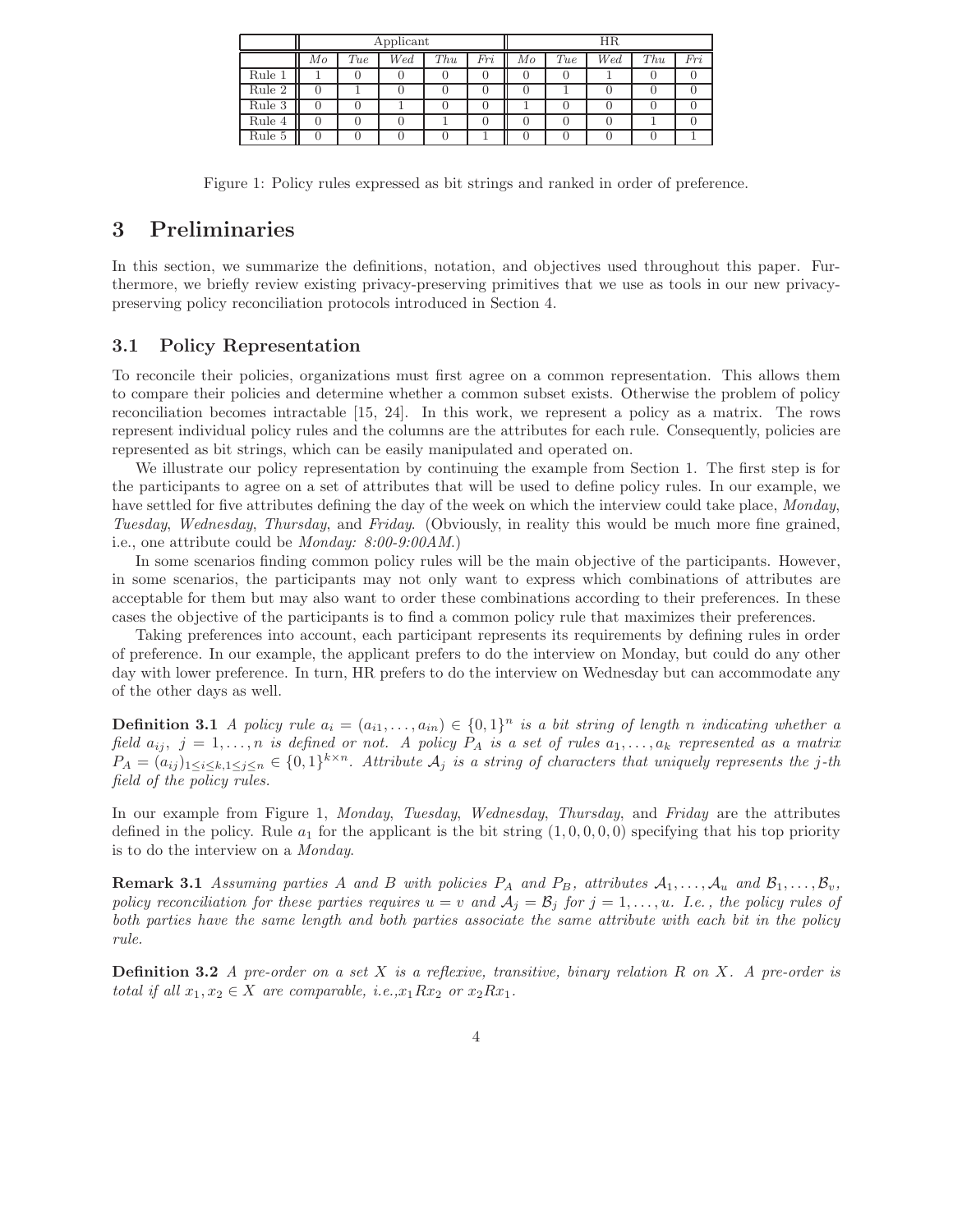**Remark 3.2** *Let* X *be a set and* f *be a real-valued function. Then* f *induces a total pre-order* R *on* X*, by*  $xRy$  *iff*  $f(x_1) \leq f(x_2)$ .

**Remark 3.3** *If* f *is a bijective function, then* f *induces a total order on* X*.*

Throughout this paper we assume that a party  $A$  is able to totally order the policy rules in its policy  $P_A$  according to its preferences. We denote  $P_A = \{a_1, \ldots, a_k\}$ , where  $a_1$  is the rule that is most preferred and  $a_k$  is the rule that is preferred least. That is the policy rules are listed in decreasing order  $a_k \leq_A$  $a_{k-1} \leq_A \cdots \leq_A a_1$ . In other words we assume that the policy rules in  $P_A$  are numbered such that  $f(a_i) :=$  $k-i+1$   $(i = 1, \ldots, k)$  is a bijective function that induces a total order  $\leq_A$  on  $P_A$ . In the sequel, we refer to this function  $f(a_i)$  as rank<sub>*A*</sub> $(a_i)$ , *i.e.*, the rank which induces a so-called simple preference order  $\leq_A$  on the set of policy rules P*A*.

**Definition 3.3** Let  $\leq_A$  be the simple preference order induced on the set of policy rules  $P_A$  (by rank<sub>*A*</sub>) and  $\leq_B$  *be the simple preference order induced on the set of policy rules*  $P_B$  (*by rank* $_B$ *). A combined preference order*  $\leq_{AB}$  *is a total pre-order induced on the set of policy rules*  $P_A \cap P_B$  *by a the real-valued function*  $f$ —*in the sequel referred to as preference order composition scheme.*

We focus on two specific preference order composition schemes:

**Definition 3.4** *The* sum of ranks *composition scheme combines the simple preference orders*  $\leq_A$  *induced by rank<sub>A</sub> on*  $P_A$  *and*  $\leq_B$  *induced by rank<sub>B</sub> on*  $P_B$  *to the combined preference order*  $\leq_{AB}$  *induced by* f *on*  $P_A \cap P_B$  *defined as*  $f_{SoR}(c) := rank_A(c) + rank_B(c)$  *for*  $c \in P_A \cap P_B$ *. I.e., if*  $x, y \in P_A \cap P_B$ *, then*  $x \leq_{AB} y : \Leftrightarrow \text{rank}_A(x) + \text{rank}_B(x) \leq \text{rank}_A(y) + \text{rank}_B(y).$ 

**Definition 3.5** *The* maximized minimum of ranks *composition scheme combines the simple preference or* $d$ ers  $\leq_A$  *induced by rank*<sup>A</sup> *on*  $P_A$  *and*  $\leq_B$  *induced by rank<sub>B</sub> on*  $P_B$  *to the combined preference order*  $\leq_{AB}$ *induced by* f on  $P_A \cap P_B$  *defined as*  $f_{MMR}(c) := \min\{rank_A(c), rank_B(c)\}\$  for  $c \in P_A \cap P_B$ *. I.e., if*  $x, y \in P_A \cap P_B$ , then  $x \leq_{AB} y : \Leftrightarrow \min\{rank_A(x), rank_B(x)\} \leq \min\{rank_A(y), rank_B(y)\}.$ 

**Remark 3.4** *The functions*  $f_{SoR}(c) := rank_A(c) + rank_B(c)$  *and*  $f(c)_{MMR} := min\{rank_A(c), rank_B(c)\}$  *are not bijective. Consequently, the induced combined preference orders are total* pre-orders *but not total* orders*.*

#### **3.2 Protocols for Privacy-Preserving Policy Reconciliation**

Drawing on the previous definitions, we now introduce the protocols for policy reconciliation and define when we call these protocols privacy-preserving.

Policy reconciliation in general has the objective of two parties determining those policy rules they have in common. In the course of conventional reconciliation protocols, at least one of the two parties learns more of the other party's policies than just what the two parties have in common. As discussed previously, the latter constitutes a major problem in situations where privacy is of primary concern. The objective of privacy-preserving policy reconciliation is not to reveal any more information about a party's policy rules to the other party than the common policy rules.

Let us now assume that two parties have total preference orders on their policies and have agreed upon a preference order composition scheme. Then preference-maximizing policy reconciliation for a composition scheme has the objective of determining a policy rule that maximizes the combined preference order. Again, this problem could be solved by one party providing its policy as well as its total preference order to the other party. However, in this case, the other party could chose a policy rule that only maximizes its own preferences. The objective of privacy-preserving common policy reconciliation is to find a policy rule that maximizes the combined preference order without revealing any information about a party's policy rules and preferences to the other party than the maximizing policy rule.

In both cases, with and without considering preferences, a trusted third party could be used to solve the privacy problem. However, in practice such a trusted third party barely ever exists. Thus, the goal in secure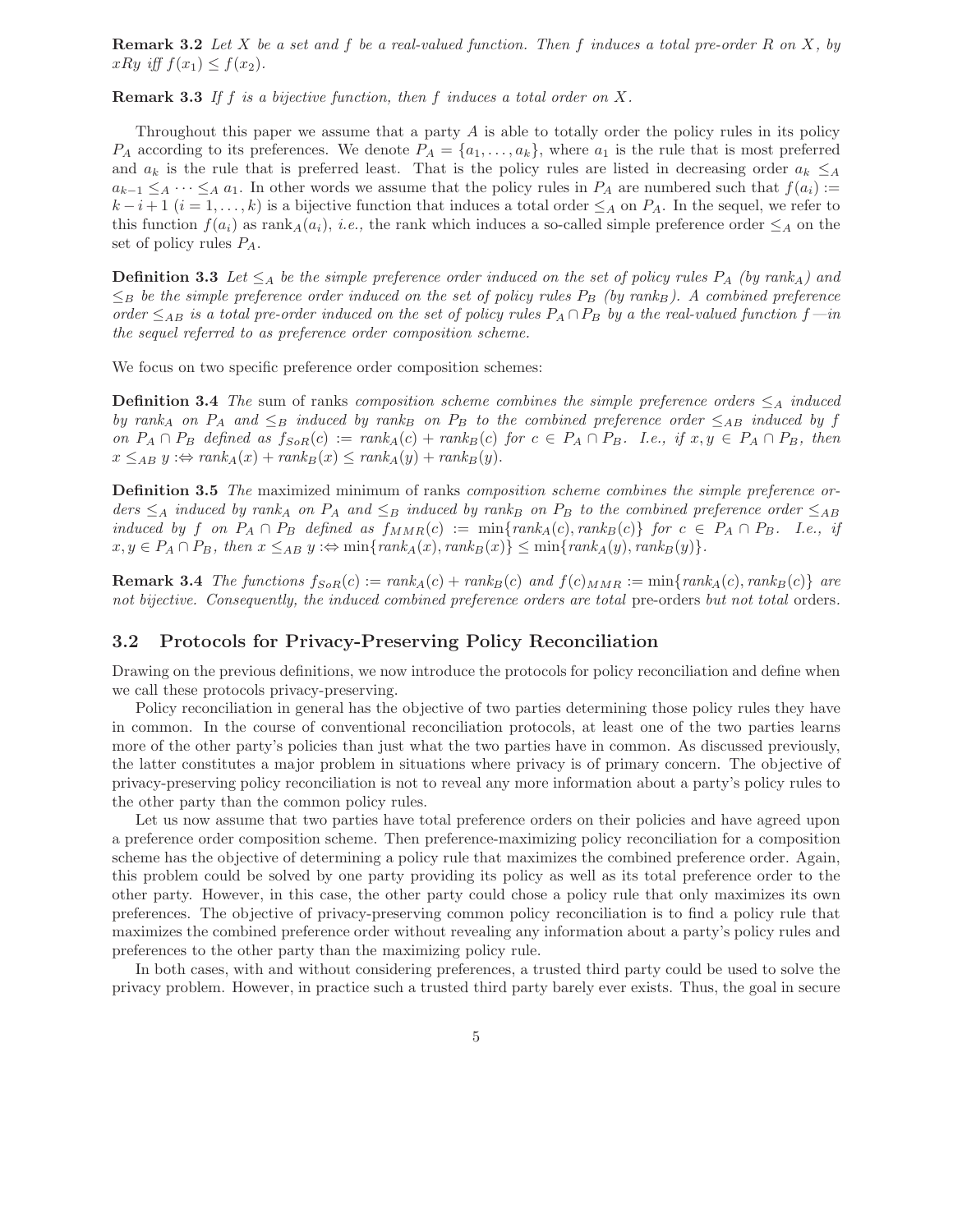multi-party computation in general, and here in particular, is to define protocols without a trusted third party that provide the same view to each of the parties as if a trusted third party was present.

As we will see in the course of this paper, it is comparatively easy to implement privacy-preserving policy reconciliation schemes that do not take preferences into account. We illustrate this with the help of the private set intersection techniques introduced in [12]. Kursawe *et al.* reach the same goal with the help of a boolean circuit and using efficient two-party computation techniques based on threshold homomorphic cryptosystems [21]. However, implementing privacy-preserving preference-maximizing policy reconciliation seems not quite that straight forward.<sup>1</sup> Here, we introduce the slightly weaker notion of a privacy-preserving *multi-round* preference-maximizing policy reconciliation scheme. In addition to a preference-maximizing policy rule, such a scheme reveals the rank the other party has assigned to the resulting policy rule. Note that the additional leakage of the rank of the result in the other parties preference order seems acceptable in many situations as at the time of leakage the agreement has already been reached such that the other party cannot use the additional information to influence the result anymore.

Keeping these considerations in mind, we define three different protocols for policy reconciliation as follows:

**Protocol 1** *A* privacy-preserving common policy *scheme (PCP) is a two-party protocol between parties* A *and* B*. Their respective policies* P*<sup>A</sup> and* P*<sup>B</sup> are drawn from the same domain of policy rules (see Remark 3.1). Upon completion of the protocol,* A *and* B *learn nothing else about each other's private policies but what can be deduced from the policy rules they have in common.*

In our example, this means that the parties determine all dates and times that would work for an interview for both HR and the applicant.

**Protocol 2** *A* privacy-preserving common policy cardinality *scheme (PC*<sup>2</sup>*) is a two-party protocol between parties* A *and* B*. Their respective* P*<sup>A</sup> and* P*<sup>B</sup> are drawn from the same domain of policy rules (see Remark 3.1). Upon completion of the protocol,* A *and* B *learn nothing else about each other's private policies but what can be deduced from the number of policy rules they have in common.*

A PC<sup>2</sup> thus allows two parties A and B to determine how many policy rules they have in common *without* revealing these policy rules to each other. A  $PC^2$  protocol could, for example, be used by A and B to first determine the number of policies they have in common *before* reconciling their policies through a PCP protocol.

In our previous example, this would translate into the parties determining how many dates and times would work for both of them.

**Protocol 3** *A* privacy-preserving preference-maximizing multi-round policy reconciliation *scheme for a preference order composition scheme*  $C$  *(3PR<sup>C</sup>) is a multi-round two-party protocol between parties* A *and* B. *Their respective policies* P*<sup>A</sup> and* P*<sup>B</sup> are drawn from the same domain of policy rules (see Remark 3.1).*

*Upon completion of the protocol,* A *and* B *learn nothing about each other's policies but what can be deduced from one common policy rule max that maximizes the combined preference order*  $\leq_{AB}$  (of  $\leq_A$  and  $\leq_B$  *under* C) and *its respective rank under*  $\leq_{AB}$ *.* 

Note that in a  $3PR^{\mathcal{C}}$  scheme, the two parties should not learn anything about any other policy rules of the respective other party and nothing about the other party's preferences other than what can be deduced from the run or the output of the protocol. Furthermore, the scheme must enforce the output to maximize the combined preference order for the composition scheme in question. This guarantees that the two parties can reconcile their preferences in a fair way, i.e., according to an agreed upon preference composition scheme. Consequently, none of the parties has the power to set its preferences over the other party's preferences. The different preference composition schemes can hereby be used to express different notions of fairness in the reconciliation process.

In our example, the use of a  $3PR^{\mathcal{C}}$  scheme ensures that the interview will take place at a time and date that optimizes, i.e., best meets the preferences of both the HR department and the applicant.

<sup>&</sup>lt;sup>1</sup>Note that in [21] the problem of taking preferences into account is recognized but no solution for this case is proposed.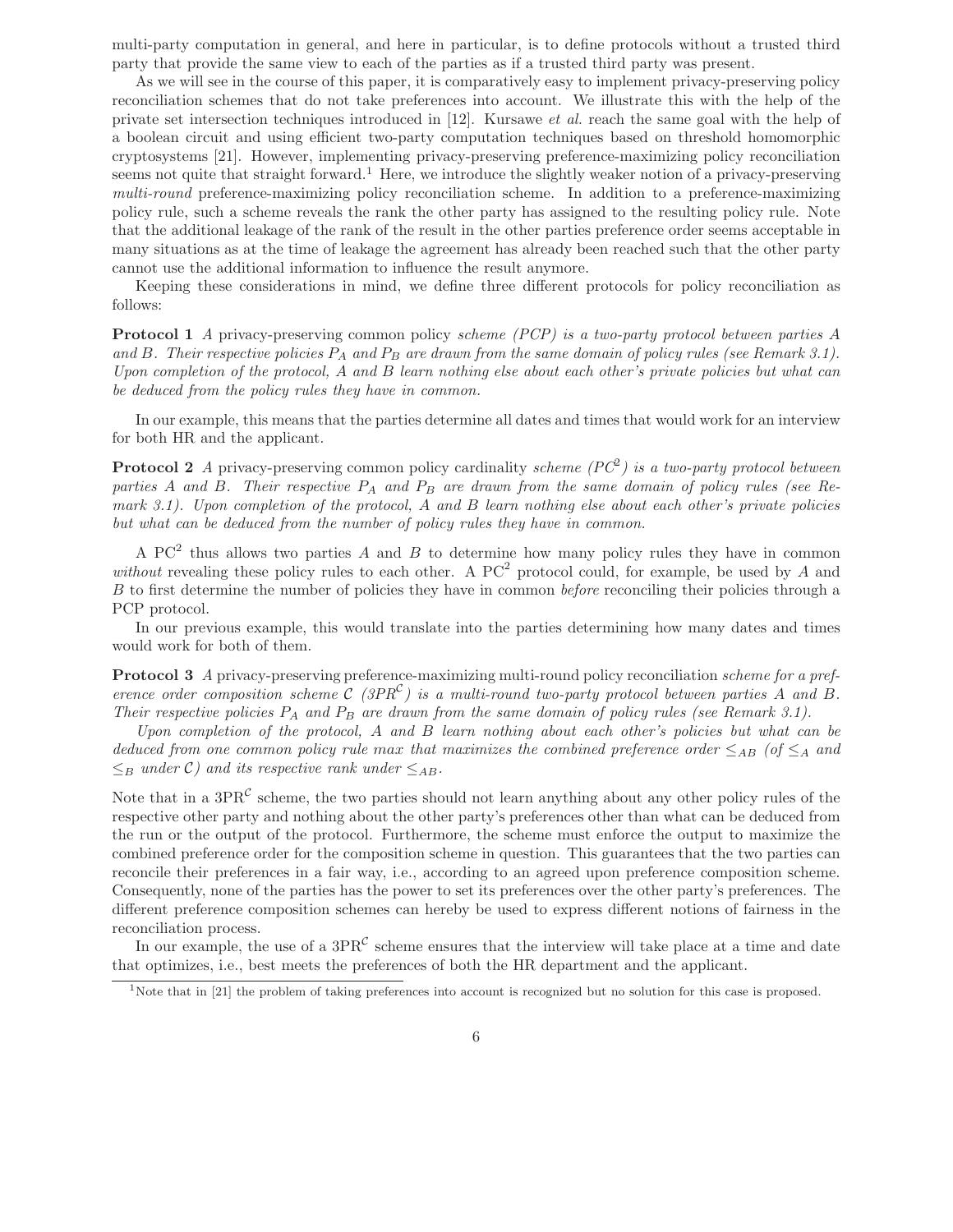#### **3.3 Adversary Model and Privacy Requirements**

We now describe the adversary models used in the remainder of this paper. Furthermore, we define the security and privacy requirements for PCP,  $PC^2$ , and  $3PR^{\mathcal{C}}$  protocols.

Semi-Honest Model. In the semi-honest model, all parties act honestly, but may be curious. That is, all parties act according to their prescribed actions in the protocol2. Yet, the participants may try to learn as much as possible in the process of the protocol and may perform any additional arbitrary polynomial-time computations apart from the prescribed protocol actions [14]. In particular, any party may store and use any intermediate result of the protocol. Intuitively, a two-party protocol is said to be *privacy-preserving* in the *semi-honest model*, if no party gains information about the other party's private input other than what can be deduced from the desired output of the protocol and the party's own private input. In other words, for each party there exists a simulator that produces an output distribution which is computationally indistinguishable from the other party's view executing the real protocol  $[13]$ .<sup>3</sup>Note that while for a PCP and a PC<sup>2</sup> scheme the private inputs are the policies  $P_A$  and  $P_B$  only, the private input in the 3PR<sup>C</sup> additionally includes the preference orders of A and B.

**Malicious Model.** In the malicious model, each party may behave arbitrarily. As detailed in [13], one cannot prevent a party from (1) refusing to participate in the protocol; (2) substituting its private input at the beginning of the protocol; or (3) aborting the protocol before completion. Intuitively, a two-party protocol is said to be *privacy-preserving* in the *malicious model*, if apart from the unavoidable deviations no other deviation of one malicious party leads to information leakage about the other (honest) party's private input, other than what can be deduced from the output of the protocol.<sup>4</sup> Similarly, we say that a 3PR<sup>C</sup> scheme is *preference-maximizing in the malicious model*, if apart from the unavoidable deviations no other deviation of one malicious party can lead to an output the malicious party prefers over the one that maximizes the combined preference order.

## **4 Privacy-Preserving Reconciliation with Preferences**

The main contribution of this paper is the introduction of a new  $3PR^{\mathcal{C}}$  scheme for the *sum of ranks* composition scheme and a new 3PR<sup>C</sup> scheme for the *maximized minimum of ranks* composition scheme. These protocols consist of several rounds. Each round uses a privacy-preserving set intersection protocol (PPSI) as building block. In each round, the two parties commit to those policy rules that lead to the same rank in their combined preference order. As soon as a match is found, the protocol terminates. The order in which the parties commit to their policy rules thus guarantees the optimization of the combined preference order.

We recall that the objective of the sum of ranks composition scheme is for the two parties  $A$  and  $B$ to determine one common policy rule *max* in a privacy-preserving manner that maximizes the combined preference order on  $P_A \cap P_B$  defined by  $x \leq_{AB} y \Leftrightarrow \text{rank}_A(x) + \text{rank}_B(x) \leq \text{rank}_A(y) + \text{rank}_B(y)$ . Using a PPSI as a building block, the protocol can generically be implemented as illustrated in Figure 2 on an example where both parties  $A$  and  $B$  have four policies each, sorted in decreasing order of their individual preferences. In order to determine a policy that maximizes the preferences of both parties  $A$  and  $B$ , the protocol progresses in a number of rounds. Each round consists of a number of PPSIs (each indicated by a line in Figure 2). For example, in Round 1, party A carries out one PPSI to determine whether there is a match between its top policy and that of party B. If so, the protocol terminates as it found a common policy rule that maximizes the combined preference order. Otherwise, the protocol moves on to the next

<sup>&</sup>lt;sup>2</sup>Note that the parties may keep a record of all their intermediate computations.

<sup>&</sup>lt;sup>3</sup>As generally is the case with secure multi-party computation, we assume the channel over which messages are exchanged to be an authenticated channel.

<sup>4</sup>As a consequence of the three above mentioned unpreventable actions a malicious party can take, a PCP scheme, for example, without any further external protection mechanism cannot prevent a malicious party from extracting the other parties policy: the malicious party simply substitutes its own input with a policy containing all possible policy rules and consequently learns the honest parties policy as output of the PCP scheme. Similarly, a  $PC<sup>2</sup>$  scheme cannot protect the cardinality of an honest party's private input policy against a malicious party.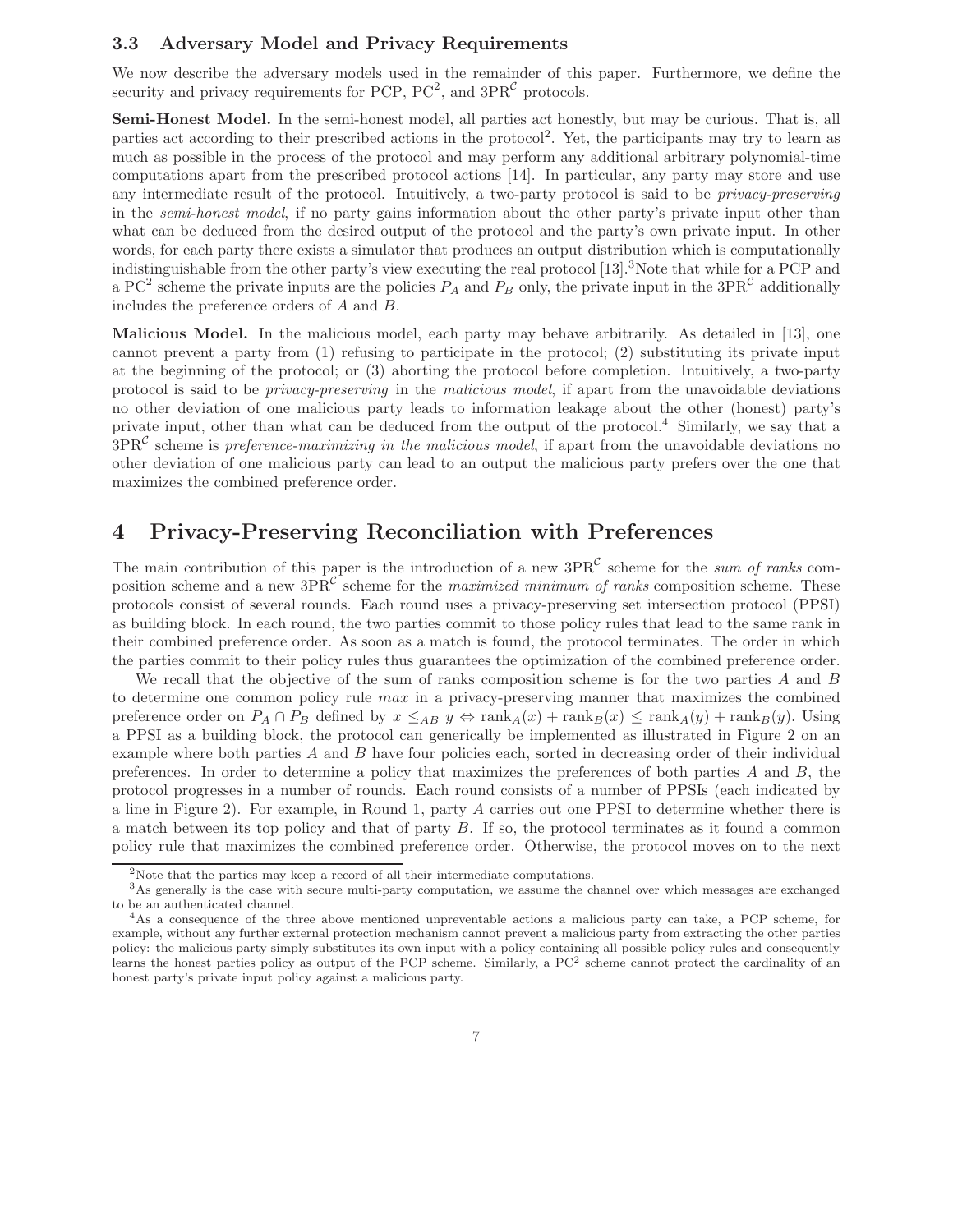

Figure 2: Sum-of-ranks: order in which A and B compare policy rules in case of 4 rules

round. All PPSIs carried out in one round result in the same sum of ranks. In particular, the sum of ranks in Round 1 is eight (in the example, or  $2k$  in case of both parties holding k policy rules). In each round, the sum decreases by one, i.e., Round i corresponds to a sum of ranks of  $2k - i + 1$  thus guaranteeing that the protocol will in fact always maximize the sum of ranks. In the worst case, the protocol will carry out  $2k - 1$ rounds of PPSIs.

For the maximized minimum of ranks composition scheme, the order of executing PPSIs to obtain the  $3PR<sup>C</sup>$  is slightly different as the two parties A and B strive to determine a common policy rule max in a privacy-preserving manner such that it maximizes the combined preference order on  $P_A \cap P_B$  defined by  $x \leq_{AB} y \Leftrightarrow \min(\text{rank}_{A}(x),\text{rank}_{B}(x)) \leq \min(\text{rank}_{A}(y),\text{rank}_{B}(y))$ . Figure 3 illustrates the generic implementation of the multi-round protocol using some PPSI as a building block. Unlike before, the focus in each



Figure 3: Maximized-minimum-of-ranks: order in which A and B compare policy rules in case of 4 rules

round is now on the policy rule with the smaller preference as the goal is to maximize that. Consequently, the respective  $3PR<sup>C</sup>$  requires fewer rounds and executes the PPSI in a different fashion. In fact, the number of protocol rounds never exceeds the number of policy rules the parties hold. As before, both parties A and B each carry out a certain number of PPSIs in each round of the  $3PR<sup>C</sup>$ . For example, in Round 3 in Figure 3, party B will carry out up to two PPSIs, that is, the PPSI between its top policy and party A's third policy and possibly a PPSI with its second policy and A's third policy. Obviously, the minimum preference of all policies considered in this round is two. If no intersection is found, the protocol will move on to the next round which is characterized by the fact that the minimum of the preferences of the policy rules considered is decreased by one. This procedure ensures that the protocol will determine a common policy rule that maximizes the combined preference order.

Assuming that the PPSI is privacy-preserving in the semi-honest model automatically implies that the new  $3PR^{\mathcal{C}}$  protocols are privacy-preserving in the semi-honest model—irrespective of the PPSI and combined preference order used. This is due to the fact that in the semi-honest model both parties will follow the protocol. Consequently, if the PPSI used is privacy-preserving in the semi-honest model, then a party will not learn anything about any policies unless a common policy is determined through the respective PPSI. Obviously, an analogous statement for the malicious model does not hold true as malicious behavior in the  $3PR<sup>C</sup>$  protocols may come into play both within a specific round (including multiple PPSIs) as well as in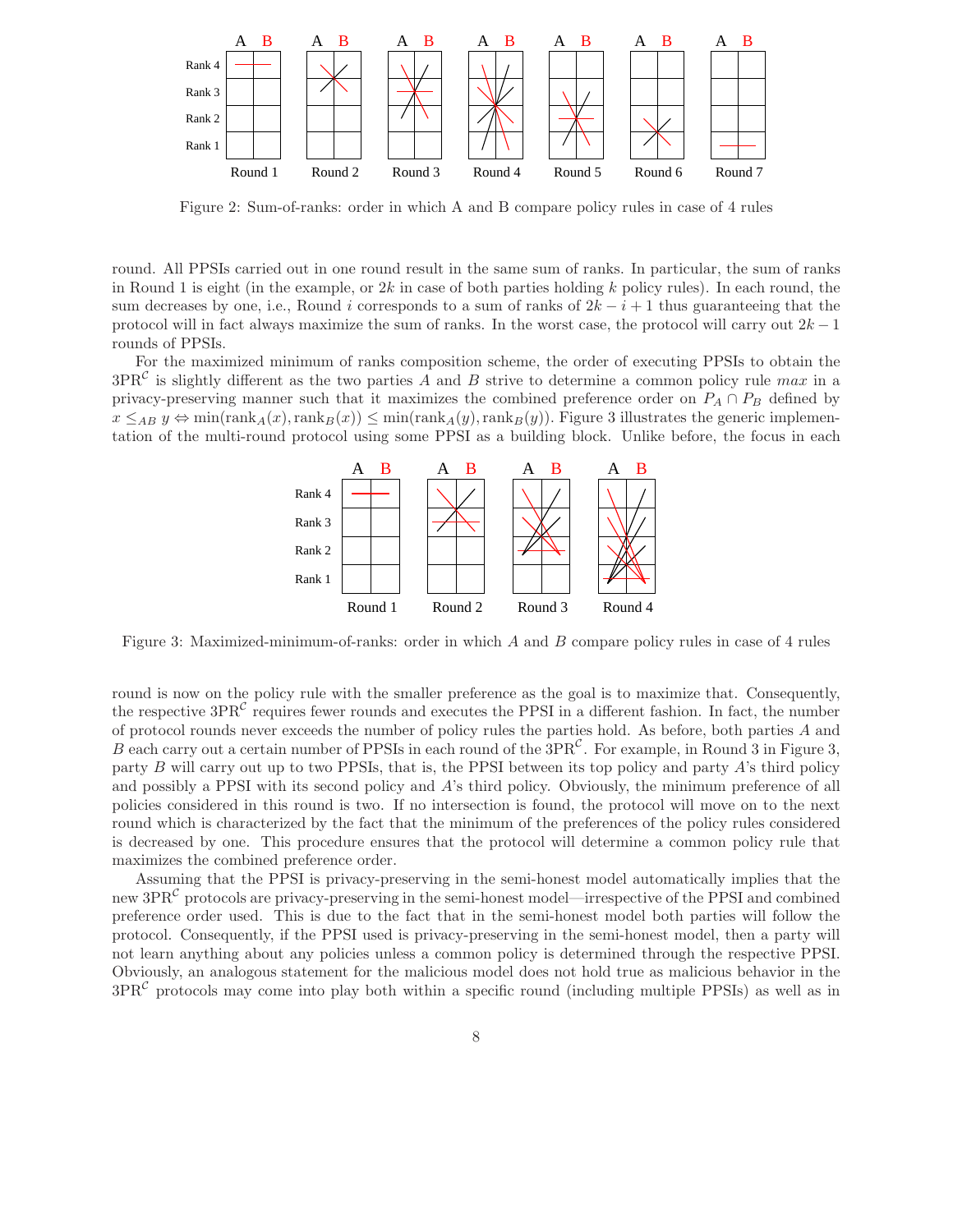between different rounds.

While any PPSI may be used as building block for our  $3PR^{\mathcal{C}}$  protocols, in the following we will focus our attention on the PPSI introduced in [12]. In particular, we will detail and optimize our protocols using the PPSI constructions by Freedman *et al.* which is based on private polynomial evaluation. While any other PPSI can be employed in a generic straight-forward manner as explained above, we expect that the use of some specific PPSIs (see Section 2) can lead to protocols that are more efficient than others.

#### **4.1 Privacy-Preserving Tools by Freedman** *et al.*

**Privacy-Preserving Set Intersection** The PPSI of [12] is a two-party protocol between a chooser C and a sender S. At the beginning of the protocol, both parties have private data sets  $(Z_C \text{ and } Z_S)$  drawn from some common domain. At the conclusion of the protocol, the chooser learns the intersection  $Z_C \cap Z_S$ , but nothing about any other data in  $Z_S$ . The sender learns nothing about any data in  $Z_C$ . That is, Freedman *et al.* prove that their protocol is privacy-preserving in the semi-honest model. For data sets of size  $O(k)$ , the protocol results in a communication overhead of  $O(k)$  and computational overhead of  $O(k \ln \ln k)$ .

The Freedman protocol is based on a semantically secure homomorphic encryption scheme: If E is a public encryption function of a homomorphic encryption scheme, then, given the ciphertexts  $c_1 = E(m_1)$ and  $c_2 = E(m_2)$ , the ciphertext  $c^* = E(m_1 + m_2)$  can be computed efficiently without knowledge of the private key. Similarly, given  $c = E(m)$  and some r from the group of plaintexts, then  $c^* = E(rm)$  can be computed efficiently without knowledge of the private key. A public encryption function  $E$  is semantically secure if it is computationally infeasible for an attacker to derive significant information about a plaintext given only its ciphertext and the public encryption key. An example of a semantically secure homomorphic encryption scheme is Paillier's cryptosystem [25]. The homomorphic property of an encryption function  $E$ implies that anyone in possession of the encrypted coefficients of a polynomial  $f(X)$  can compute a valid encryption of  $f(y)$  for any y from the group of plaintexts without the knowledge of the private key or the coefficients. In particular, for any known plaintexts  $y_1, y_2$  and any known constant r, a valid encryption  $E(rf(y_1) + y_2)$  can be computed without the knowledge of the private key or the coefficients of  $f(X)$ . The property of the encryption scheme to be semantically secure is crucial for the protocols to be privacypreserving. That is, if the encryption scheme was not semantically secure, then it would be computationally feasible to violate privacy, i.e., determine the plaintexts—which, in the context of Freedman's work, are the elements of the private data sets of the parties—without knowledge of the private key. This would be possible by simply encrypting all candidate plaintexts using the party's respective public key and checking the results against the publicly known ciphertexts.

**Private Cardinality Matching** [12] also presents a protocol to compute the cardinality of the intersection of two data sets that is privacy-preserving in the semi-honest model. In fact, this protocol is a variant of the set intersection protocol. The chooser learns nothing about the data sets of the server, except for the cardinality of the intersection of the chooser's and the server's data sets.<sup>5</sup> For data sets of size  $O(k)$ , the protocols results in a communication overhead of  $O(k)$  and computational overhead of  $O(k \ln \ln k)$ .

As illustrated in Appendix A, building on the work of Freedman *et al.* it is possible to build protocols for  $PC^2$  and PCP in a straight-forward manner. However, implementing a  $3PR^C$  schemes requires some sophisticated protocol design.

In the following, we assume that prior to the execution of any of the protocols introduced in this section the two parties A and B agree upon a semantically secure homomorphic encryption scheme. The parties choose their public and private key pairs for the encryption scheme and exchange their public keys. We denote the public encryption functions of A and B with  $E_A$  and  $E_B$  and their private decryption functions with  $D_A$  and  $D_B$ . Parties A and B have policies  $P_A = (a_1, \ldots, a_k)$  and  $P_B = (b_1, \ldots, b_l)$  consisting of policy rules drawn from the same domain  $\{0,1\}^n$  (Remark 3.1). In addition, in both  $3PR^{\mathcal{C}}$  protocols we assume

 ${}^{5}$ It is important to note that in the Freedman *et al.* schemes the server learns the size of  $Z_C$ . Other schemes avoid this leakage at the cost of efficiency (*e.g.,* [1] in the case of private cardinality matching and [31] for private set intersection).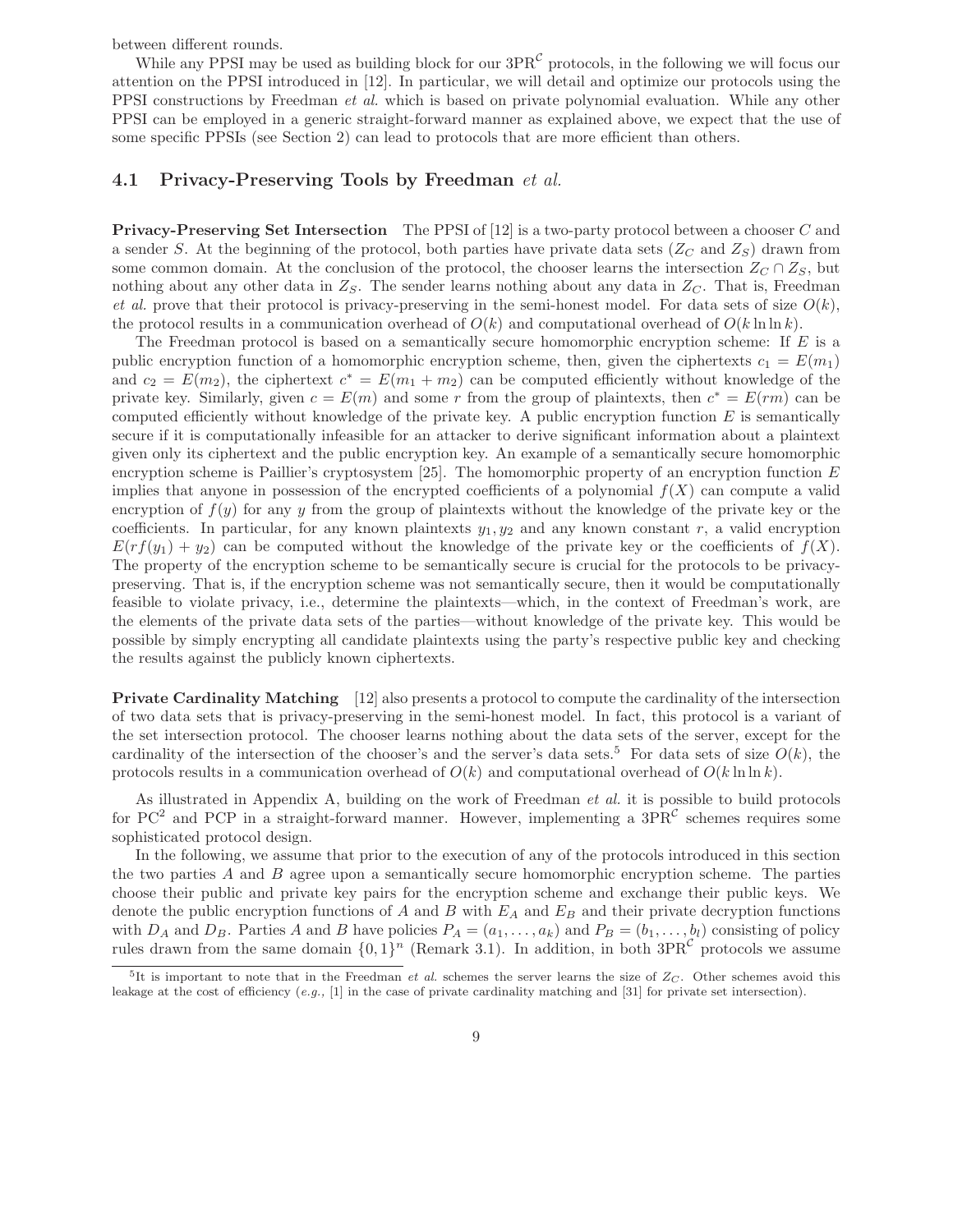that  $P_A$  and  $P_B$  have the same number of policy rules, that is  $k = l$ . Furthermore, the policy rules in  $P_A$ and  $P_B$  are enumerated in decreasing order of  $\leq_A$  and  $\leq_B$  such that  $a_1$  is A's favorite policy rule and  $a_k$  is A's least favorite policy rule.

### **4.2 3PR***<sup>C</sup>* **Protocol for the Sum of Ranks Composition Scheme**

In this section we detail the  $3PR^{\mathcal{C}}$  protocol for the sum of ranks (SoR) composition scheme. The basic idea of the multi-round protocol using any private set intersection protocol was illustrated in Figure 2. In the following, we formally describe the protocol messages for the case that the private set intersection protocol introduced by Freedman *et al.* is used.

**3PR**<sup>SoR</sup> **Protocol:** For each policy rule  $a_i \in P_A$   $(i = 1, ..., k)$  we define  $f_A^{(i)} := (X - a_i)$ . The polynomial with coefficients encrypted under  $E_A$  is denoted by  $E_A^{(i)}$ . Similarly, for each  $b_i \in P_B$   $(i = 1, \ldots, k)$  we define  $f_B^{(i)}$  and  $E_B^{(i)}$ .

COMMITMENT PHASE:

ROUND 0: *B* sends  $E_B^{(1)}$  to *A*.

ROUND 1: A chooses a random  $r_{A,1}^{(1)}$ , computes  $c_{A,1}^{(1)} = E_B\left(r_{A,1}^{(1)} \cdot f_B^{(1)}(a_1) + a_1\right)$ , and sends it together with  $E_A^{(1)}$  to B. B decrypts  $c_{A,1}^{(1)}$  under  $D_B$  and compares the result to  $b_1$ . If  $b_1 = D_B(c_{A,1}^{(1)})$ , then  $b_1 = a_1$ , that is, B has found  $max := b_1 = a_1$  and continues with the *Match Confirmation Phase*. Otherwise, *B* sends  $E_B^{(2)}$  to *A* and *A* continues with *Round 2* of the *Commitment Phase.* 

ROUND  $2 \le i \le k$ : For  $j = 1, ..., \lceil i/2 \rceil$ , A chooses random  $r_{A,j}^{(i-j+1)}$  and computes the ciphertexts  $\setminus$ 

$$
c_{A,j}^{(i-j+1)} := E_B\left(r_{A,j}^{(i-j+1)} \cdot f_B^{(i-j+1)}(a_j) + a_j\right)
$$

and sends them as well as  $E_A^{(i)}$  to B. For  $j = 1, \ldots, \lceil i/2 \rceil$  B decrypts  $c_{A,j}^{(i-j+1)}$  with  $D_B$  and checks whether the decrypted value equals  $b_{i-j+1}$ . If for some  $j =: m$  the ciphertext  $c_{A,m}^{(i-m+1)}$  decrypts to  $b_{i-m+1}$ , B has found  $max := b_{i-m+1} = a_m$  and continues with the *Match Confirmation Phase.* Otherwise, for  $1 \leq j \leq \lfloor i/2 \rfloor$ , B chooses random  $r_{B,j}^{(i-j+1)}$  and computes the ciphertexts

$$
c_{B,j}^{(i-j+1)} := E_A \Big( r_{B,j}^{(i-j+1)} \cdot f_A^{(i-j+1)}(b_j) + b_j \Big)
$$

and sends them to A. For  $2 \leq i \leq k$  B additionally sends  $E_B^{(i+1)}$  to A. For  $1 \leq j \leq \lfloor i/2 \rfloor$ , A decrypts  $c_{B,j}^{(i-j+1)}$  with  $D_A$  and checks whether the decrypted value equals  $a_{i-j+1}$ . If  $c_{B,m}^{(i-m+1)}$  decrypts to  $a_{i-m+1}$ , A has found  $max := a_{i-m+1} = b_m$  and continues with the *Match Confirmation Phase*. Otherwise, A continues with *Round* i + 1 of the *Commitment Phase*.

ROUND  $k < i < 2k - 1$ : For  $j = 1, ..., k - \lfloor i/2 \rfloor$ , A chooses random  $r_{A,i-k+j}^{(k-j+1)}$  and computes the ciphertexts

$$
c_{A,i-k+j}^{(k-j+1)} := E_B\Big(\,r_{A,i-k+j}^{(k-j+1)}\cdot f_B^{(k-j+1)}(a_{i-k+j}) + a_{i-k+j}\,\Big)
$$

and sends them to B. For  $j = 1, ..., k - \lfloor i/2 \rfloor$  B decrypts  $c_{A,i-k+j}^{(k-j+1)}$  with  $D_B$  and checks whether the decrypted value equals  $b_{k-j+1}$ . If for some  $j =: m$  the ciphertext  $c_{A,i-k+m}^{(k-m+1)}$  decrypts to  $b_{k-m+1}$ , B has found max := b*<sup>k</sup>*−*m*+1 = a*<sup>i</sup>*−*k*+*<sup>m</sup>* and continues with the *Match Confirmation Phase*. Otherwise, for 1 ≤ *j* ≤ *k* − [*i*/2], *B* chooses random  $r_{B,i-k+j}^{(k-j+1)}$  and computes the ciphertexts

$$
c_{B,i-k+j}^{(k-j+1)} := E_A \Big( r_{B,i-k+j}^{(k-j+1)} \cdot f_A^{(k-j+1)} (b_{i-k+j}) + b_{i-k+j} \Big)
$$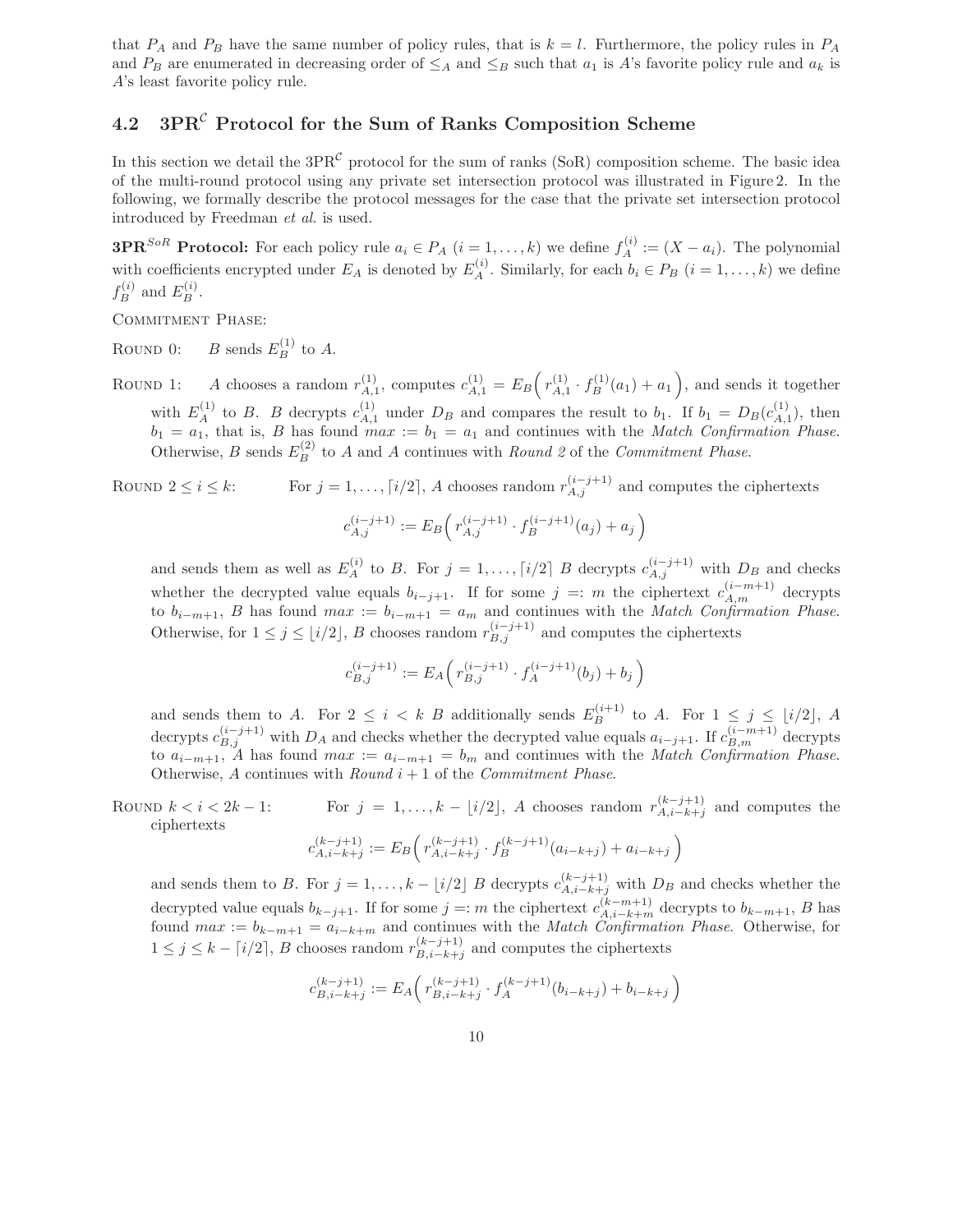and sends them to A. For  $1 \leq j \leq k - \lceil i/2 \rceil$ , A decrypts  $c_{B,i-k+j}^{(k-j+1)}$  with  $D_A$  and checks whether the decrypted value equals  $a_{k-j+1}$ . If  $c_{B,i-k+m}^{(k-m+1)}$  decrypts to  $a_{k-m+1}$ , A has found  $max := a_{k-m+1} =$ b*i*−*k*+*<sup>m</sup>* and continues with the *Match Confirmation Phase*. Otherwise, A continues with *Round* i + 1 of the *Commitment Phase*.

ROUND  $i = 2k - 1$ : A chooses random  $r_{A,k}^{(k)}$  and computes the ciphertext

$$
c^{(k)}_{A,k} := E_B\Big(\,r_{A,k}^{(k)}\cdot f_B^{(k)}(a_k) + a_k\,\Big)
$$

and sends it to B. B decrypts  $c_{A,k}^{(k)}$  with  $D_B$  and checks whether the decrypted value equals  $b_k$ . If  $c_{A,k}^{(k)}$  decrypts to  $b_k$ , B has found  $max := b_k = a_k$  and continues with the *Match Confirmation Phase*. Otherwise, B sends a message to A indicating that no match was found and aborts the protocol.

MATCH CONFIRMATION PHASE: If B found the match  $b_1 = a_1 = max$  in the first round of the *Commitment Phase*, then B computes  $c_{B,1}^{(1)}$  and sends it to A. A decrypts the received ciphertext with  $D_A$  to  $a_1$ . Thus A and B both know that  $max = a_1 = b_1$ .

If B found  $max = b_{i-m+1} = a_m$  in *Round*  $2 \le i \le k$  of the *Commitment Phase*, then B computes  $c_{B,i-m+1}^{(m)}$  and sends it to A. A decrypts the received value under  $D_A$  to  $a_m$ . Thus, A and B both know that  $a_m = b_{i-m+1} = max.$ 

If A found  $max = a_{i-m+1} = b_m$  in  $Round\ 2 \leq i \leq k$  of the *Commitment Phase*, A computes  $c_{A,i}^{(m)}$ . *A,i*−*m*+1 and sends it to *B*. *B* decrypts  $c_{A,i-m+1}^{(m)}$  with  $D_B$  and checks that  $D_B(c_{A,i-m+1}^{(m)})$  decrypts to a value  $b_m \in \{b_1, \ldots, b_{\lfloor i/2 \rfloor}\}.$  Thus, both parties A and B know that  $a_{i-m+1} = b_m = max$ .

If B found  $max = b_{k-m+1} = a_{i-k+m}$  in *Round*  $k < i < 2k-1$  of the *Commitment Phase*, then B computes  $c_{B,k-m+1}^{(i-k+m)}$  and sends it to A. A decrypts the received value under  $D_A$  to  $a_{i-k+m}$ . Thus, A and B both know that  $a_{i-k+m} = b_{k-m+1} = max$ .

If A found  $max = a_{k-m+1} = b_{i-k+m}$  in *Round*  $k < i < 2k-1$  of the *Commitment Phase*, A computes  $c_{A,k-m+1}^{(i-k+m)}$  and sends it to B. B decrypts  $c_{A,k-m+1}^{(i-k+m)}$  with  $D_B$  and checks that  $D_B(c_{A,k-m+1}^{(i-k+m)})$  decrypts to a value  $b_{i-k+m} \in \{b_{i-k+1}, \ldots, b_{\lfloor i/2 \rfloor}\}$ . Thus, both parties A and B know that  $a_{k-m+1} = b_{i-k+m} = max$ .

If B found  $max = b_k = a_k$  in *Round*  $i = 2k - 1$  of the *Commitment Phase*, then B computes  $c_{B,k}^{(k)}$  and sends it to A. A decrypts the received value with  $D_A$  to  $a_k$ . Thus A and B both know that  $a_k = b_k = max$ .

**Remark 4.1** *Unlike in PCP and PC*<sup>2</sup> *we have assumed for the 3PRSoR protocol that* A *and* B *have the same number* k *of policy rules and each rank is assigned to exactly one policy rule. However, this does not limit* A *and* B *to define less than* k *valid policy rules, as* A *and* B *can simply augment their valid policies to contain* k *rules by appending special rules agreed upon to be dummy rules. E.g., policy rules containing only zeros for every attribute could be interpreted as such dummy rules. A matching zero policy as result of 3PRSoR then indicates that* A *and* B *do not share a single valid policy rule.*

Intuitively, the protocol works as follows: The homomorphic encryption function allows a party A to encrypt a polynomial corresponding to one of its own policy rules in a way that the encrypted polynomial does not reveal any information to party B. In addition, if B evaluates the encrypted polynomial on one of its own policy rules, then its policy rule is blinded and encrypted. From this blinded ciphertext A learns nothing about  $B$ 's policy rule, unless the policy rule  $A$  used for the creation of the polynomial and the policy rule on which B evaluated the polynomial coincide. This is because, if and only if the policy rules coincide, the blinded ciphertext decrypts to A's policy rule. A and B can thus determine a common policy rule without revealing rules to each other that they do not have in common. Our protocols make use of this basic procedure in multiple rounds.

In each round, parties A and B exchange polynomials and blinded ciphertexts corresponding to previously received polynomials. They each decrypt the blinded ciphertext and compare the result to the policy rules corresponding to the previously sent polynomials. The order in which the information is exchanged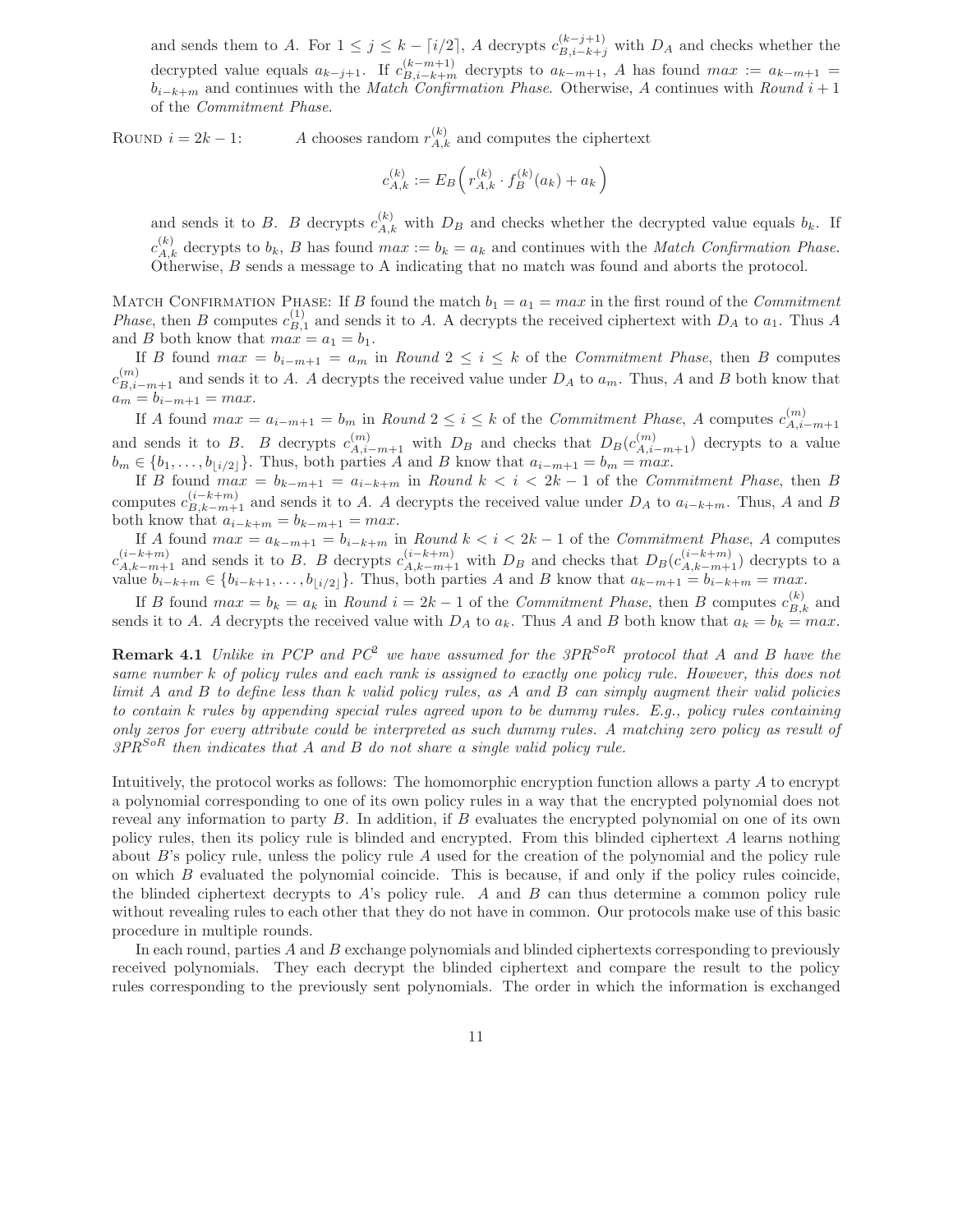

Figure 4: Commitment Phase of the 3PR<sup>SoR</sup> protocol. For example, in Round  $2 \le i \le k$ , A for  $j =$ 1,..., [i/2] compares  $a_{i-j+1}$  with  $b_j$  and B for  $j = 1, \ldots, \lceil i/2 \rceil$  compares  $b_{i-j+1}$  with  $a_j$  without obtaining knowledge of these values (unless they are equal), that is, in a privacy-preserving manner. Note that in each Round  $1 \leq i \leq 2k-1$  all policy rules are compared that result in the same sum of ranks  $i+1$ .

guarantees that the protocol terminates when a common policy rule is found that maximizes the sum of ranks of the common policies of  $A$  and  $B$ . For example, in the first round of the protocol,  $A$  can check whether the two most preferred policy rules of both parties are the same  $(a_1 \stackrel{?}{=} b_1)$ . If this is not the case, A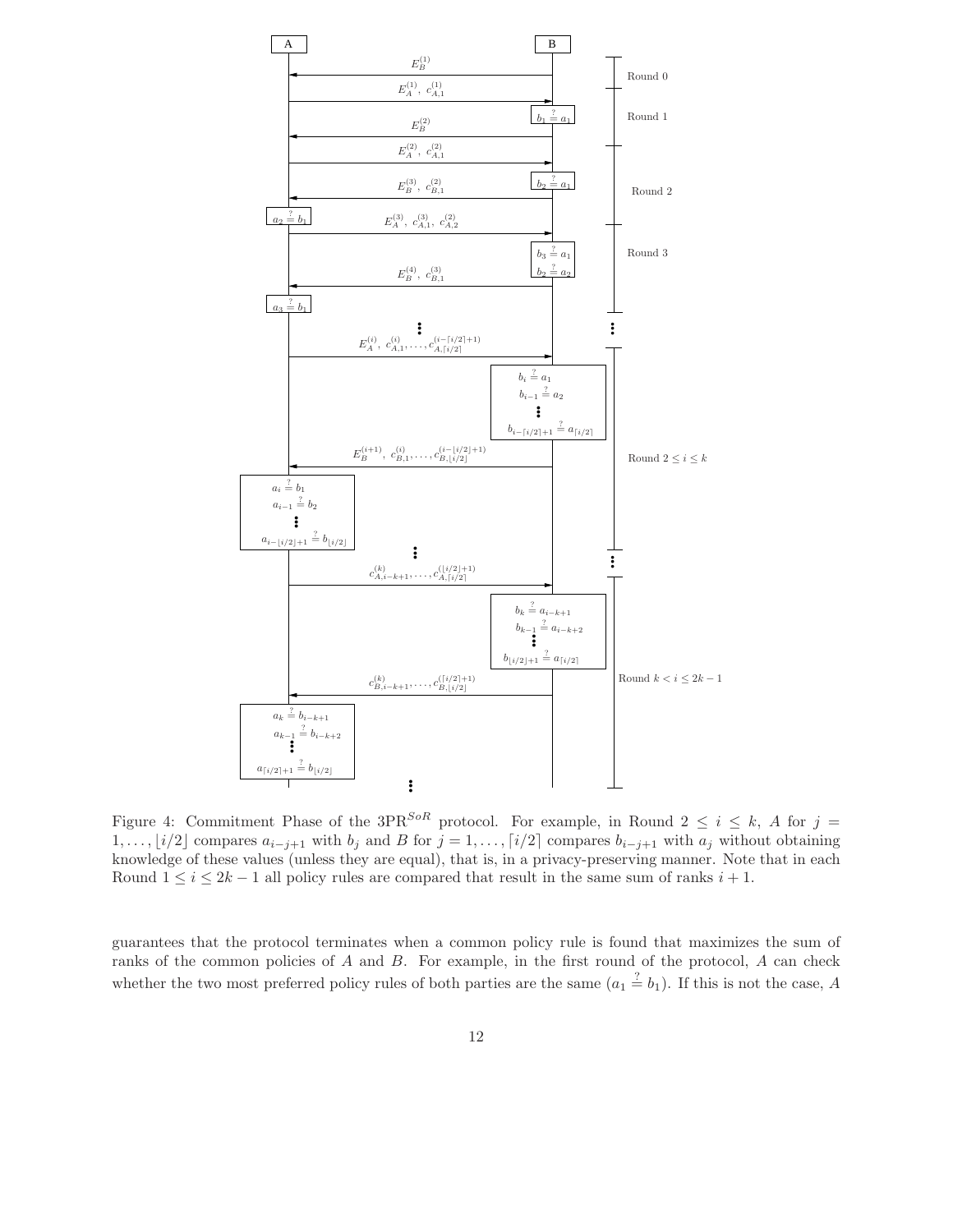does not learn anything about  $b_1$ . As a general rule, in Round i of the protocol, A and B compare all policy rules that result in the same sum of ranks in the combined preference order of A and B.

#### **Discussion:**

For  $P_A \cap P_B \neq \emptyset$ , the *Commitment Phase* of the 3PR<sup>SoR</sup> protocol always terminates with one of the parties finding a match. This is due to the fact that for each pair  $(l, s)$   $1 \leq l, s \leq k, a_l$  is compared with  $b_s$  in *Round*  $l + s - 1$ . To be precise, for  $l < s$ ,  $a_l$  is compared with  $b_s$  by A and for  $s \leq l$ ,  $b_s$  is compared with  $a_l$  by B in Round  $l + s - 1$ . Let  $max = a_l = b_s$  be a match found in *Round*  $l + s - 1$ . Then no match was found in any previous round of the *Commitment Phase*. We claim that then  $max$  maximizes the sum of the ranks of all elements in the intersection  $P_A \cap P_B$ . If this was not the case, then there would be a pair  $(a_r, b_v)$  with  $a_r = b_v \in P_A \cap P_B$  and  $r + v < s + l$ . As a consequence,  $a_r$  would have been compared to  $b_v$ already in Round  $r + v - 1$  of the *Commitment Phase*. This obviously contradicts the assumption.

In order to prove that the  $3PR^{SoR}$  protocol is privacy-preserving in the semi-honest model (see Protocol 3), it is necessary to show that the information that either party can deduce from the 3PR*SoR* protocol is equivalent to either party knowing nothing else but what can be de deduced from knowing the matching rule max (maximizing the sum of ranks composition scheme) and its rank  $f_{\text{SoR}}(max)$  in the combined preference order  $\leq_{AB}$ . As discussed before, finding a match with the 3PR<sup>SoR</sup> protocol implies that both parties know the policy rule max which maximizes the combined preference order as well as the round in which it was found. The latter corresponds to the rank of the matching rule under the sum of ranks composition scheme.<sup>6</sup> In turn, knowing max itself and its rank  $f_{S_0R}(max)$  allows party A (B) to determine rank<sub>B</sub>(max) (rank<sub>A</sub>(max)). Furthermore, since max maximizes  $f_{SoR}(x)$  with  $x \in P_A \cap P_B$ , it holds that  $\nexists a \in P_A, b \in P_B$  such that  $a = b$  and  $f_{SoR}(a) = f_{SoR}(b) > f_{SoR}(max)$ . Since  $f_{SoR}(max)$  directly corresponds to the round in which the 3PR*SoR* protocol would find the match, this implies that the operations in Rounds i with  $i < f_{SoR}(max)$  in the 3PR<sup>SoR</sup> protocol should yield no information other than that the respective policy rules do not match. Using Freedman's PPSIs in each round, the 3PR*SoR* protocol achieves this by construction as Freedman's PPSI is privacy-preserving in the semi-honest model.

It is important to note that while deviations from the protocol always imply privacy violations, a malicious party will not necessarily profit from deviations in terms of maximizing its preferences. This is due to the fact that the combined preference order depends on the preference order of the honest party. In order to profit from deviations a malicious party would need to know the honest party's preference order at the time of initiation of reconciliation. As a consequence, in situations where A and B reconcile their policies only once and have to follow the result later on, deviations from the protocol are unattractive for either party.

We evaluate the worst case performance of the protocol by counting  $(1)$  the number of times A and B have to compare a received decrypted policy rule of the other party with one of their policy rules, (2) the number of decryptions A and B have to perform, (3) the number of encryptions of coefficients of polynomials, (4) the number of ciphertext A and B have to compute to commit to their policy rules, (5) the number of messages exchanged between A and B, as well as  $(6)$  the overall size of the payload of all messages exchanged, counted in the number of ciphertexts included in all messages.

We count the above numbers for three different relations between the overall number of  $n$  of policy rules and the number  $k$  of policy rules  $A$  and  $B$  choose from the overall set of policy rules.

In the first case, we assume that n equals k. In this case, A and B share all policy rules and differ only in their preferences. The worst case occurs if the policy rules of  $A$  and  $B$  are in exactly the opposite order. In this case, the match is found in Round  $k$  of the protocol. Table 1 shows the results.

For example, the number of comparisons is counted as follows: In the worst case, the match is found in Round  $k$  by one comparison and confirmed in the confirmation phase by yet another comparison. The preceding  $k-1$  rounds are unsuccessful. In the  $i-th$  round  $(i = 1, \ldots, k-1)$ , i comparisons take place. Therefore the overall number of comparisons is  $1 + 2 + \cdots + k - 1 + 2 = \sum_{r=1}^{k-1} r + 2 = \frac{k(k-1)}{2} + 2$ .

 ${}^6$ It is important to note that if a match is found by *A* (*B*), *A* (*B*) may learn more than one preference maximizing policy rule. This is due to the fact that more than one pair of policy rules may be evaluated by *A* (*B*) in each round. This asymmetry can be prevented by adding subrounds to the *Commitment Phase* such that each party commits to only one policy rule in each subround of each round in the *Commitment Phase*. This, however, would result in a higher communication overhead.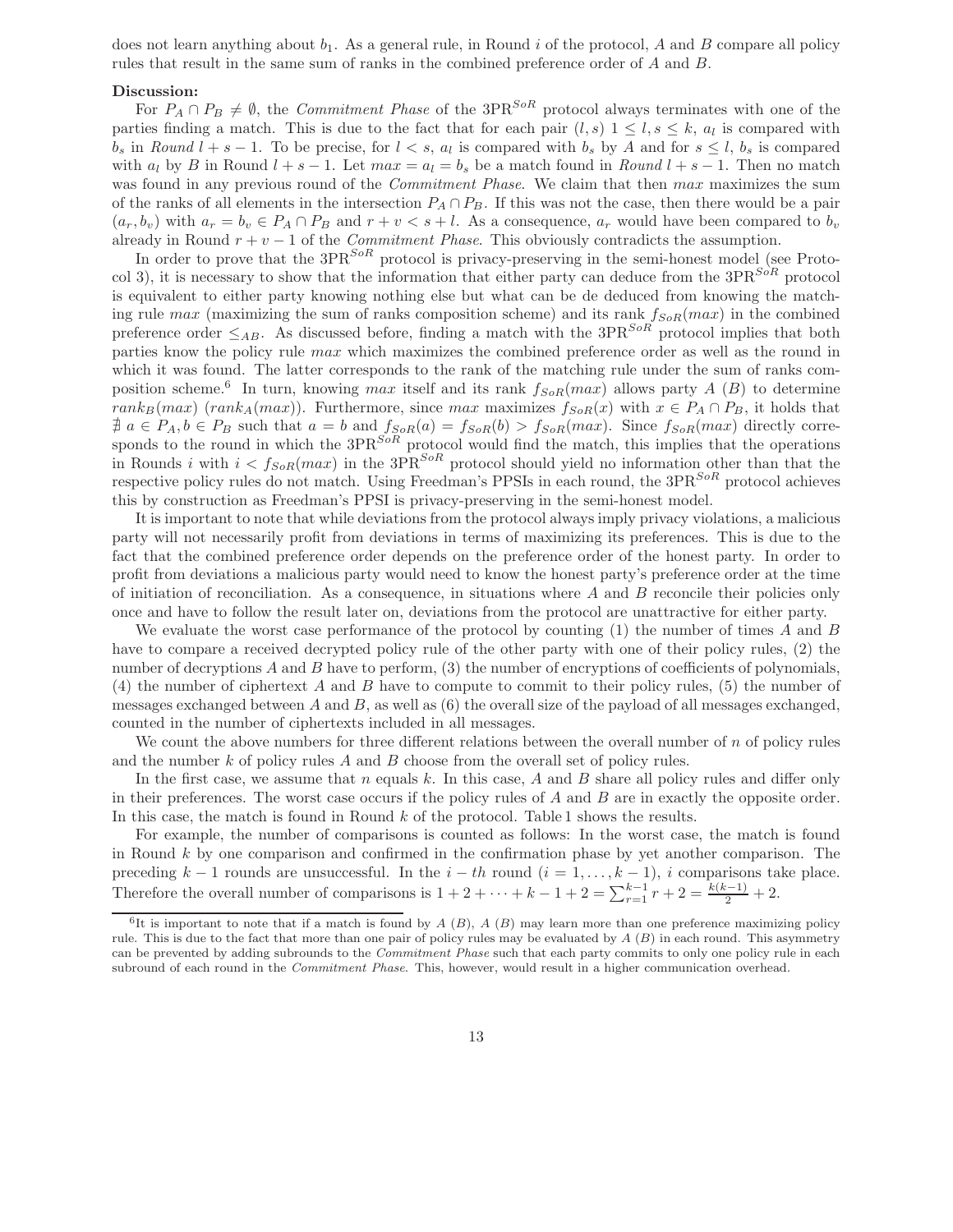| $k = n$                             |                                                       |
|-------------------------------------|-------------------------------------------------------|
| $#$ Comparisons                     | $k(k-1)$                                              |
| $#$ Encryption of coefficients      | $4k-3$                                                |
| $#$ Decryptions                     | $k(k-1)$                                              |
| $#$ Commitment of rules             | $\frac{k^2+2}{2}$ (k even); $\frac{k^2+3}{2}$ (k odd) |
| $#$ Messages                        | $2k + 1$                                              |
| Size of payload in $\#$ ciphertexts | $k^2/2 + 4k - 2$                                      |

Table 1: Sum-of-ranks: Worst case performance for  $n = k$ , where n is the overall number of policy rules A and  $B$  choose from and  $k$  is the number of policy rules  $A$  and  $B$  choose.

In the second case, we assume that  $k \leq n \leq 2k-1$ . That is A and B differ in at least one policy rule and have at least one policy rule in common. In this case, the worst case occurs if A and B share only exactly one policy rule and this policy rules is the least preferred rule of both parties. In this case, the match is found in Round  $2k - 1$  of the protocol. The results are shown in Table 2.

| $k \leq n \leq 2k-1$                            |         |
|-------------------------------------------------|---------|
| $#$ Comparisons                                 | $k^2+1$ |
| $#$ Encryption of coefficients                  | 4k      |
| $#$ Decryptions                                 | $k^2+1$ |
| $\overline{\#}$ Commitment of rules             | $k^2+1$ |
| $#$ Messages                                    | $4k-1$  |
| Size of payload in # ciphertexts $k^2 + 4k + 1$ |         |

Table 2: Sum-of-ranks: Worst case performance for  $k \leq n \leq 2k - 1$ 

Finally, in the third case, we assume that  $n > 2k - 1$ . In this case, the policies of A and B may be disjunct, which is also the worst case for this relation between n and k. A and B realize that they do not have a policy rule in common when no match is found after  $2k - 1$  rounds. Table 3 shows the results for this case.

| $n > 2k - 1$                        |               |
|-------------------------------------|---------------|
| $#$ Comparisons                     | $_{l\cdot 2}$ |
| $#$ Encryption of coefficients      | 4k            |
| $#$ Decryptions                     | $k^2$         |
| $\overline{\#$ Commitment of rules  | $k^2$         |
| $#$ Messages                        | $4k-1$        |
| Size of payload in $\#$ ciphertexts | $k^2 + 4k$    |

Table 3: Sum-of-ranks: Worst case performance for  $n > 2k - 1$ 

Overall we can conclude that the computational overhead as well as the communication overhead of the protocol are bounded by  $O(k^2)$ .

# **4.3 3PR***<sup>C</sup>* **Protocol for the Maximized Minimum of Ranks Composition Scheme**

In this section we detail the  $3PR^{\mathcal{C}}$  protocol for the maximized minimum of ranks (MMR) composition scheme. The main difference to the  $3PR^{C}$  protocol for the sum of ranks composition scheme is the order in which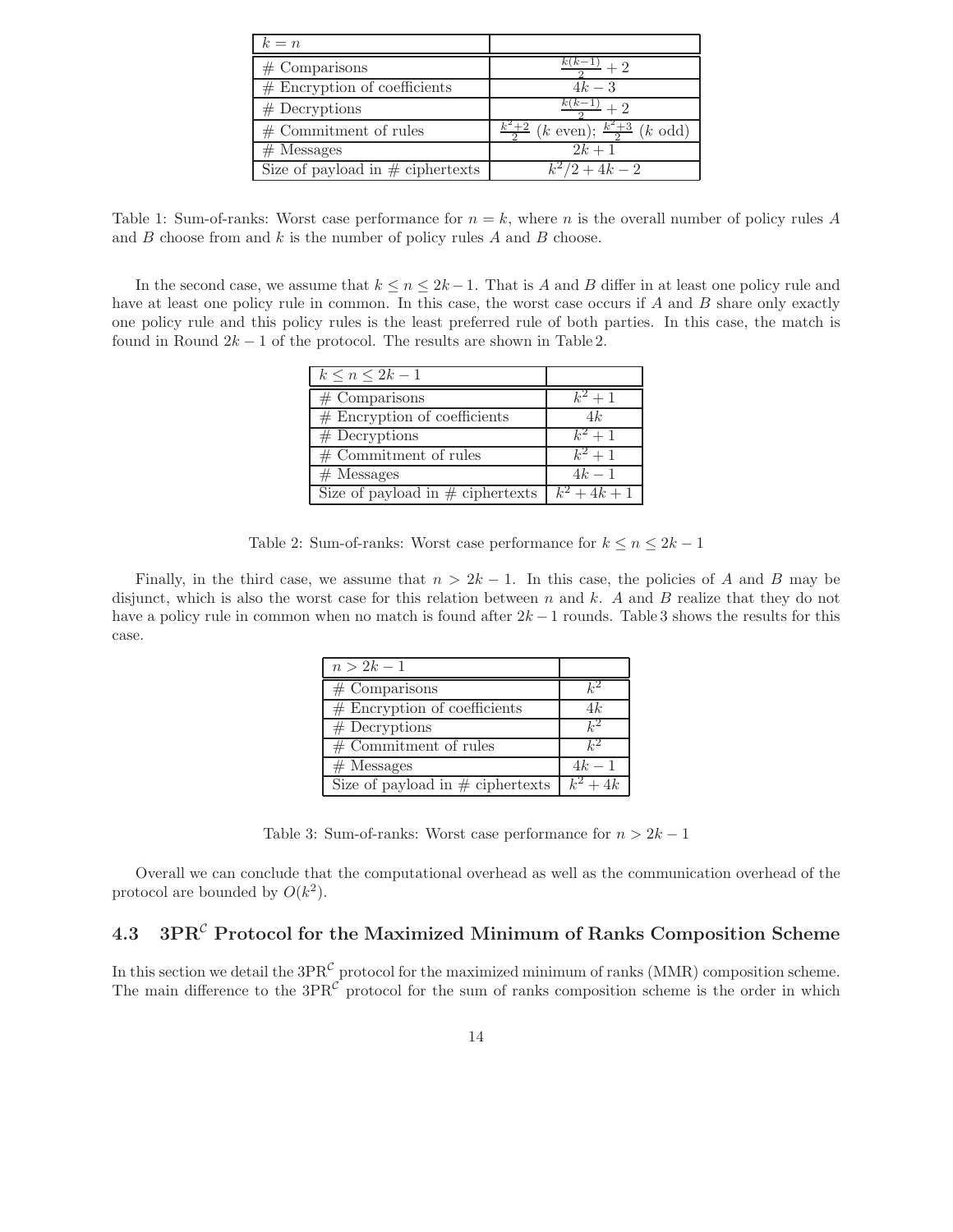private set intersections are executed (see Figure 3). In the following, we formally describe the protocol messages and processing for the case that the private set intersection protocol introduced by Freedman *et al.* is used.

**3PR**<sup>MMR</sup> Protocol: Within this protocol description, we reuse the definitions of  $f_A^{(i)}$ ,  $f_B^{(i)}$ ,  $E_A^{(i)}$ ,  $E_B^{(i)}$ ,  $c_{A,j}^{(i)}$ , and  $c_{B,j}^{(i)}$  introduced in the previous section.

COMMITMENT PHASE:

ROUND 0: *B* sends  $E_B^{(1)}$  to *A*.

- ROUND 1: A sends  $E_A^{(1)}$  and  $c_{A,1}^{(1)}$  to B. B decrypts  $c_{A,1}^{(1)}$  under  $D_B$  and compares the result to  $b_1$ . If  $b_1 = D_B(c_{A,1}^{(1)})$ , then  $b_1 = a_1$ , that is, B has found  $max := a_1 = b_1$  and continues with the *Match Confirmation Phase.* Otherwise B sends  $E_B^{(2)}$  to A and A continues with *Round 2* of the *Commitment Phase*.
- ROUND  $2 \leq i \leq k$ : For  $j = 1, \ldots, i$ , A computes the ciphertexts  $c_{A,j}^{(i)}$  and sends them as well as  $E_A^{(i)}$  to B. B decrypts  $c_{A,1}^{(i)},\ldots,c_{A,i}^{(i)}$  with  $D_B$  and checks whether any decrypted value equals  $b_i$ . If for some  $j = m$  the ciphertext  $c_{A,m}^{(i)}$  decrypts to  $b_i$ , B has found  $max := b_i = a_m$  and continues with the *Match Confirmation Phase.* Otherwise, B computes the ciphertexts  $c_{B,j}^{(i)}$  for  $1 \leq j \leq i-1$  and sends them to A. For  $1 \leq i < k$  B additionally sends  $E_B^{(i+1)}$  to A. A decrypts  $c_{B,1}^{(i)}, \ldots, c_{B,i-1}^{(i)}$  with  $D_A$  and checks whether any decrypted value equals  $a_i$ . If for some  $j = m$  the ciphertext  $c_{B,m}^{(i)}$  decrypts to  $a_i$ , A has found  $max := a_i = b_i$  and continues with the *Match Confirmation Phase*. Otherwise, if  $i + 1 \leq k$ , A continues with *Round*  $i + 1$  of the *Commitment Phase*. If  $i + 1 > k$ , the protocol terminates without a match being found.

Match Confirmation Phase: If it was A who found max in *Round* i of the *Commitment Phase*, A computes  $c_{A,i}^{(m)}$  and sends it to B. B decrypts  $c_{A,i}^{(m)}$  with  $D_B$  and checks that  $D_B(c_{A,i}^{(m)})$  decrypts to a value  $b_m \in \{b_1, \ldots, b_i\}$ . Thus, both parties A and B know that  $a_i = b_m = max$ .

If it was B who found *max* in *Round i* of the *Commitment Phase*, then B computes  $c_{B,i}^{(m)}$  and sends it to A. A decrypts the received value under  $D_A$  to  $a_m$ . Thus, A and B both know that  $a_m = b_i = max$ .

**Remark 4.2** *Unlike in the 3PRSoR protocol for, the 3PRMMR protocol allows the same rank to be assigned to multiple policy rules assuming that* A *and* B *still have the same number* k *of policy rules.*

Intuitively speaking, the difference between this and the previously described protocol is that the order in which A and B exchange information and compare policies is changed. As a general rule, in Round  $i$  of the protocol  $A$  and  $B$  compare all policy rules that lead to the same maximum of minimum of ranks.

#### **Discussion:**

For  $P_A \cap P_B \neq \emptyset$ , the *Commitment Phase* of the 3PR<sup>MMR</sup> protocol always terminates with one of the parties finding a match. This is due to the fact that for each  $1 \leq i \leq k$ ,  $a_i$  is compared with  $b_1, \ldots, b_{i-1}$  by A in *Round* i. Similarly, for each  $1 \leq i \leq k$ ,  $b_i$  is compared with  $a_1, \ldots, a_i$  by B.

Let max be the first match found in Round i of the *Commitment Phase* and let without loss of generality  $\max(\min(\text{rank}_A(max),\text{rank}_B(max))) = \text{rank}_A(max)$ . Then, max maximizes the minimum of the ranks of all policies in the intersection  $P_A \cap P_B$ . If this was not the case, then there was a policy rule  $p \in P_A \cap P_B$ with  $\min(\text{rank}_A(p), \text{rank}_B(p)) > \text{rank}_A(max)$ .

This implies that  $rank_A(p) > rank_A(max)$  and  $rank_B(p) > rank_A(max)$  and A and B would have committed to  $p$  in a round prior to Round i. As a consequence,  $p$  would have been found in a prior round. This obviously contradicts the assumption.

In order to prove that the  $3PR^{MMR}$  protocol is privacy-preserving in the semi-honest model (see Protocol 3), it is necessary to show that the information that either party can deduce from the 3PR*MMR* protocol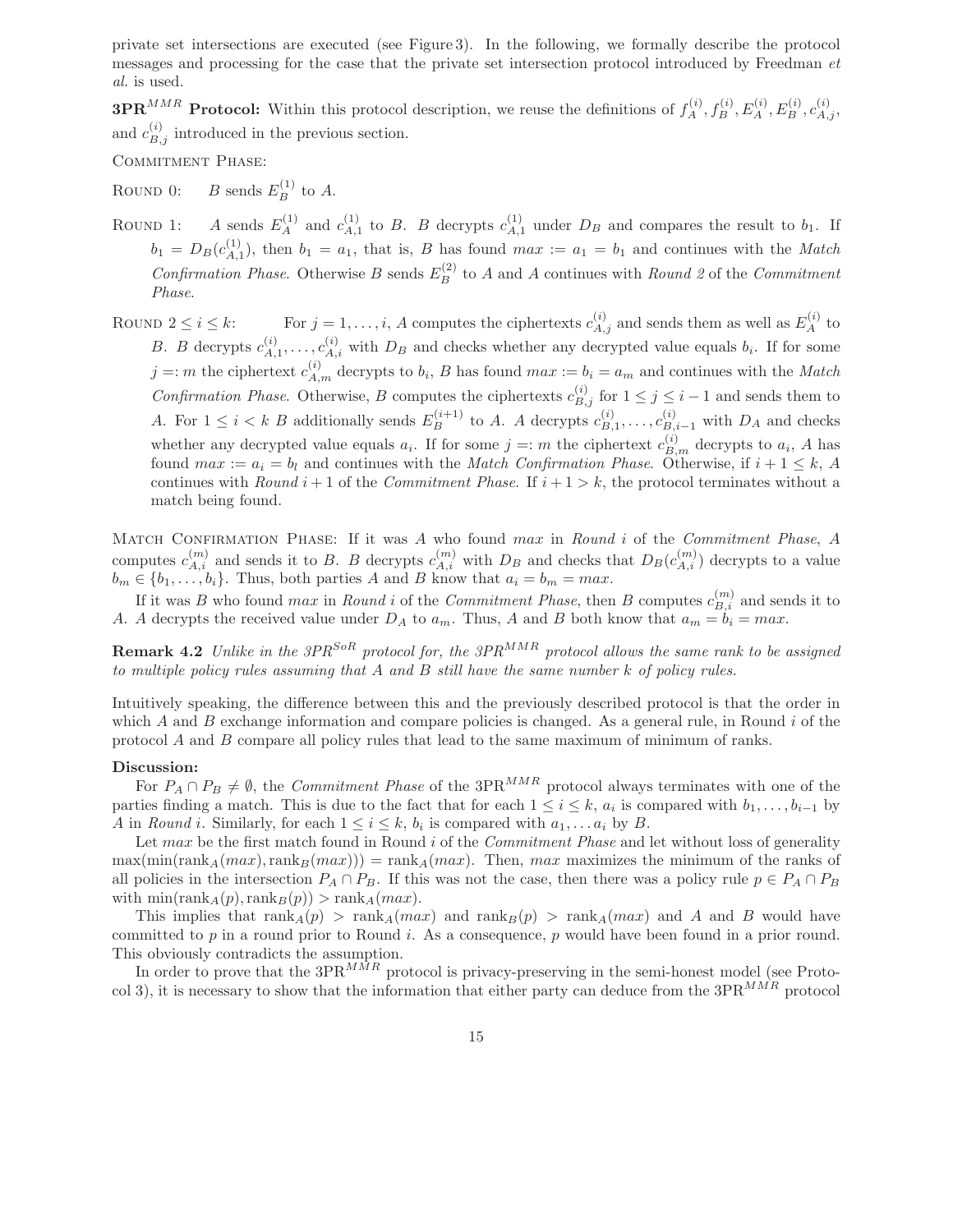

Figure 5: Commitment Phase of the 3PR<sup>MMR</sup> protocol. In Round i, A compares  $a_i$  with  $b_1, \ldots, b_{i-1}$  and B compares  $b_i$  with  $a_1, \ldots, a_i$  without obtaining knowledge of these values, that is, in a privacy-preserving manner.

is equivalent to either party knowing nothing else but what can be de deduced from knowing the matching rule  $max$  (maximizing the minimum of ranks composition scheme) and its rank  $f_{MMR}(max)$  in the combined preference order  $\leq_{AB}$ . As discussed before, finding a match with the  $3PR^{MMR}$  protocol implies that both parties know the policy rule max which maximizes the combined preference order as well as the round in which it was found. The latter corresponds to the rank of the matching rule under the maximized minimum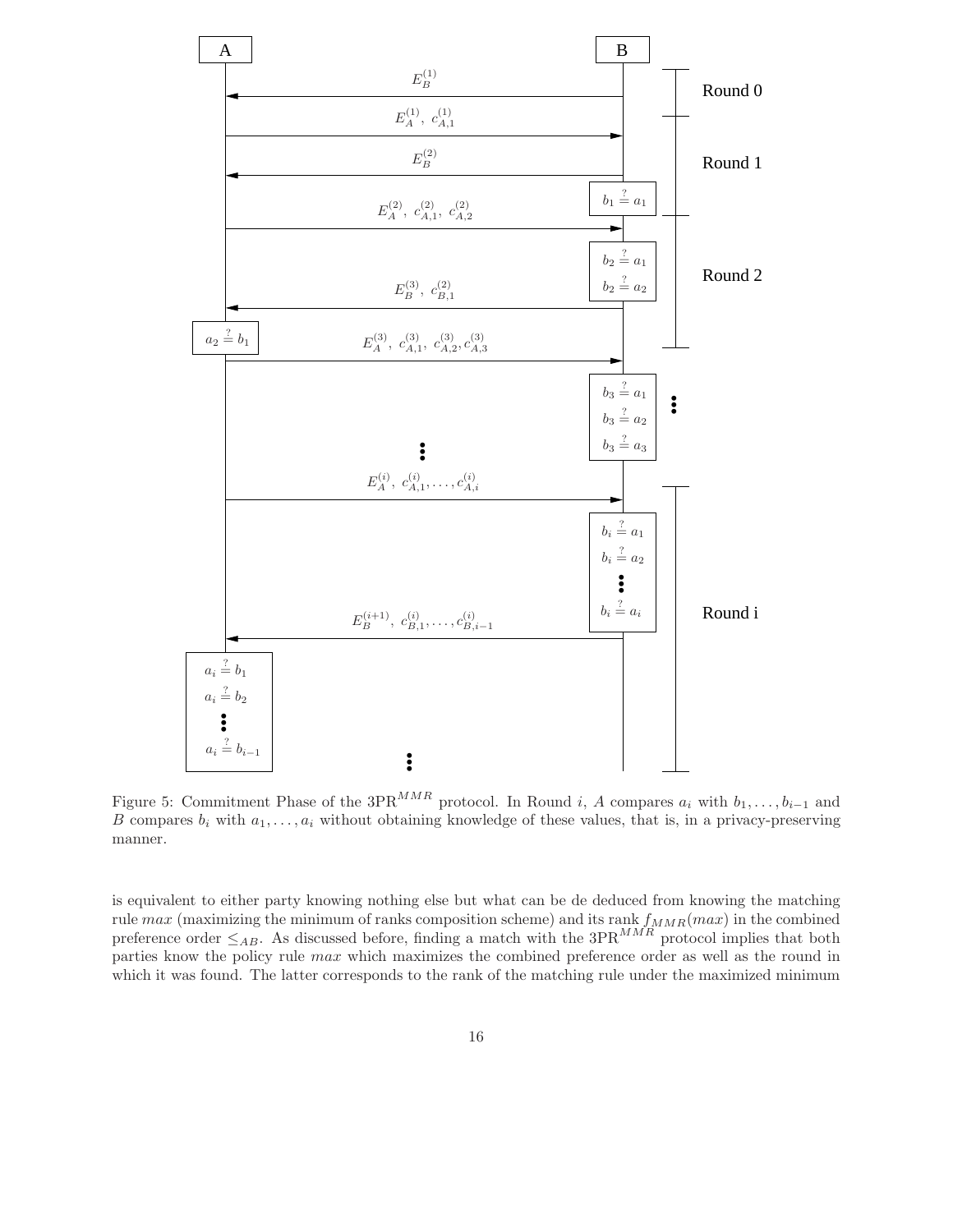of ranks composition scheme.<sup>7</sup> In turn, knowing max itself and its rank  $f_{MMR}(max)$  allows party A (B) to determine  $rank_B(max)$  if  $rank_A(max) > f_{MMR}(max)$  ( $rank_A(max)$ ) if  $rank_B(max) > f_{MMR}(max)$ ).

Furthermore, since  $max$  maximizes  $f_{MMR}(x)$  with  $x \in P_A \cap P_B$ , it holds that  $\neq a \in P_A, b \in P_B$  such that  $a = b$  and  $f_{MMR}(a) = f_{MMR}(b) > f_{MMR}(max)$ . Since  $f_{MMR}(max)$  directly corresponds to the round in which the  $3PR^{MMR}$  protocol would find the match, this implies that the operations in Rounds i with  $i < f_{MMR}(max)$  in the 3PR<sup>MMR</sup> protocol should yield no information other than that the respective policy rules do not match. Using Freedman's PPSIs in each round, the  $3PR^{MMR}$  protocol achieves this by construction as Freedman's PPSI is privacy-preserving in the semi-honest model.

It is important to note that while deviations from the protocol always imply privacy violations, a malicious party will not necessarily profit from deviations in terms of maximizing its preferences. This is due to the fact that the combined preference order depends on the preference order of the honest party. In order to profit from deviations, a malicious party would need to know the honest party's preference order at the time of initiation of reconciliation.

As in the sum of ranks case, we evaluate the worst case performance of the protocol by counting (1) the number of comparisons, (2) decryptions, (3) encryptions of coefficients, (4) ciphertext commitments, (5) messages exchanged, as well as (6) the overall size of the exchanged messages counted in number of ciphertexts. Again, we consider three different relations between the overall number of  $n$  of policies and the number  $k$  of policy rules  $A$  and  $B$  choose from the overall set of policies.

In the first case, we assume that n equals k. In this case, A and B share all policy rules and differ only in their preferences. The worst case occurs if the policy rules of  $A$  and  $B$  are in exactly the opposite order. In this case, the match is found in Round  $|k/2| + 1$  of the protocol. Table 4 shows the results.

| $k = n$                             | $k$ odd | $k$ even                    |
|-------------------------------------|---------|-----------------------------|
| $#$ Comparisons                     |         |                             |
| $#$ Encryption of coefficients      | $2k+2$  | $2k+4$                      |
| $#$ Decryptions                     |         |                             |
| $#$ Commitment of rules             |         |                             |
| $#$ Messages                        | $k+2$   | $k+3$                       |
| Size of payload in $\#$ ciphertexts | $2k +$  | $2k + 5 +$<br>$\frac{n}{2}$ |

Table 4: Maximized-minimum-of-ranks: Worst case performance for  $n = k$ 

In the second case, we assume that  $k \leq n \leq 2k - 1$ . In this case, A and B have at least one policy rule in common but may differ greatly in their preferences. In this case, the worst case occurs if  $A$  and  $B$  share only exactly one policy rule and this policy rules is the least preferred rule of both parties. In this case, the match is found in Round  $k$  of the protocol. The results are shown in Table 5.

Finally, in the third case, we assume that  $n > 2k - 1$ . In this case, the policies of A and B may be disjunct, which is also the worst case for this relation between  $n$  and  $k$ . A and  $B$  realize that they do not have a policy rule in common when no match is found after k rounds. Table 6 shows the results for this case.

Overall we can conclude that the computational overhead of the protocol is bounded by  $O(k^2)$  and that the communicational overhead is bounded by  $O(k^2)$ .

## **5 Conclusions**

In this paper we introduced a new paradigm—preference-based privacy-preserving policy reconciliation. We proposed a new general multi-round construction that makes use of a set intersection protocol and

<sup>&</sup>lt;sup>7</sup>It is important to note that if a match is found by  $A(B)$ ,  $A(B)$  may learn more than one preference maximizing policy rule. This is due to the fact that more than one pair of policy rules may be evaluated by *A* (*B*) in each round. This asymmetry can be prevented by adding subrounds to the *Commitment Phase* such that each party commits to only one policy rule in each subround of each round in the *Commitment Phase*. This, however, would result in a higher communication overhead.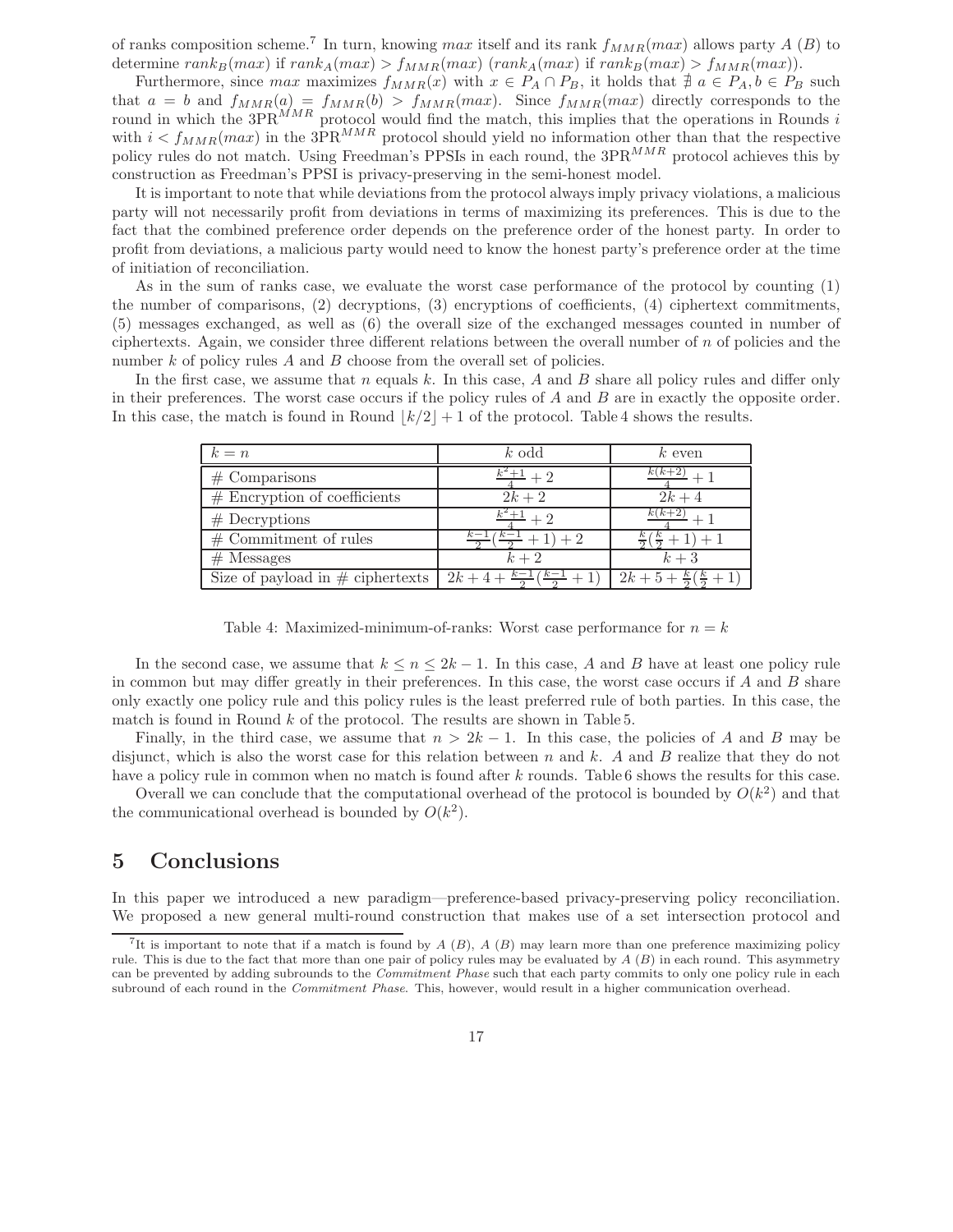| $k \leq n \leq 2k-1$                |                     |
|-------------------------------------|---------------------|
| $#$ Comparisons                     | $k^2$               |
| $#$ Encryption of coefficients      | 4k                  |
| $#$ Decryptions                     | $k^2$               |
| $\overline{\#$ Commitment of rules  | $\iota^{2}$         |
| $#$ Messages                        | $2k+1$              |
| Size of payload in $\#$ ciphertexts | $\overline{k^2+4k}$ |

Table 5: Maximized-minimum-of-ranks: Worst case performance for  $k \leq n \leq 2k - 1$ 

| $n>2k-1$                            |             |
|-------------------------------------|-------------|
| $#$ Comparisons                     |             |
| $#$ Encryption of coefficients      | 4k          |
| $#$ Decryptions                     | $k^2$       |
| $\overline{\#$ Commitment of rules  | $\iota^{2}$ |
| $#$ Messages                        | $2k+1$      |
| Size of payload in $\#$ ciphertexts | $4k + k^2$  |

Table 6: Maximized-minimum-of-ranks: Worst case performance for  $n > 2k - 1$ 

maximizes the combined preferences of two parties reconciling their policies. We focused on two approaches for combining individual preferences to combined preferences: computing the sum of ranks assigned by each party or using the minimum of ranks assigned by the two parties. We showed that the new general construction is privacy-preserving in the semi-honest model as long as the set intersection protocol is privacypreserving in the semi-honest model. We furthermore detailed our new construction for the private set intersection protocol based on oblivious polynomial evaluation introduced by Freedman *et al.* for two different notions of fairness and analytically determined their performance.

# **A Appendix: Privacy-Preserving Policy Reconciliation in the Absence of Preferences**

For reason of completeness, in this appendix, we provide the straight forward protocols for  $PC<sup>2</sup>$  and  $PCP$ introduced in Section 3.2. As a main component we use the protocols of Freedman  $et \ al. PC^2$  and PCP are *straight-forward* adaptations of the protocols of Freedman *et al.* to the problem of privacy-preserving policy reconciliation in the absence of preferences. The description and discussion of these protocols are included here to provide a complete picture of how the privacy-preserving policy reconciliation problem can be tackled. As pointed out previously, the main contribution of this paper is, however, the design and analysis of protocols in the presence of preferences which is provided in Section 4.

We assume that prior to the execution of any of our protocols the two parties  $A$  and  $B$  agree upon a semantically secure homomorphic encryption scheme. The parties choose their public and private key pairs for the encryption scheme and exchange their public keys. We denote the public encryption functions of A and B with  $E_A$  and  $E_B$  and their private decryption functions with  $D_A$  and  $D_B$ . Parties A and B have policies  $P_A = (a_1, \ldots, a_k)$  and  $P_B = (b_1, \ldots, b_l)$  consisting of policy rules drawn from the same domain  $\{0,1\}^n$  (see Remark 3.1).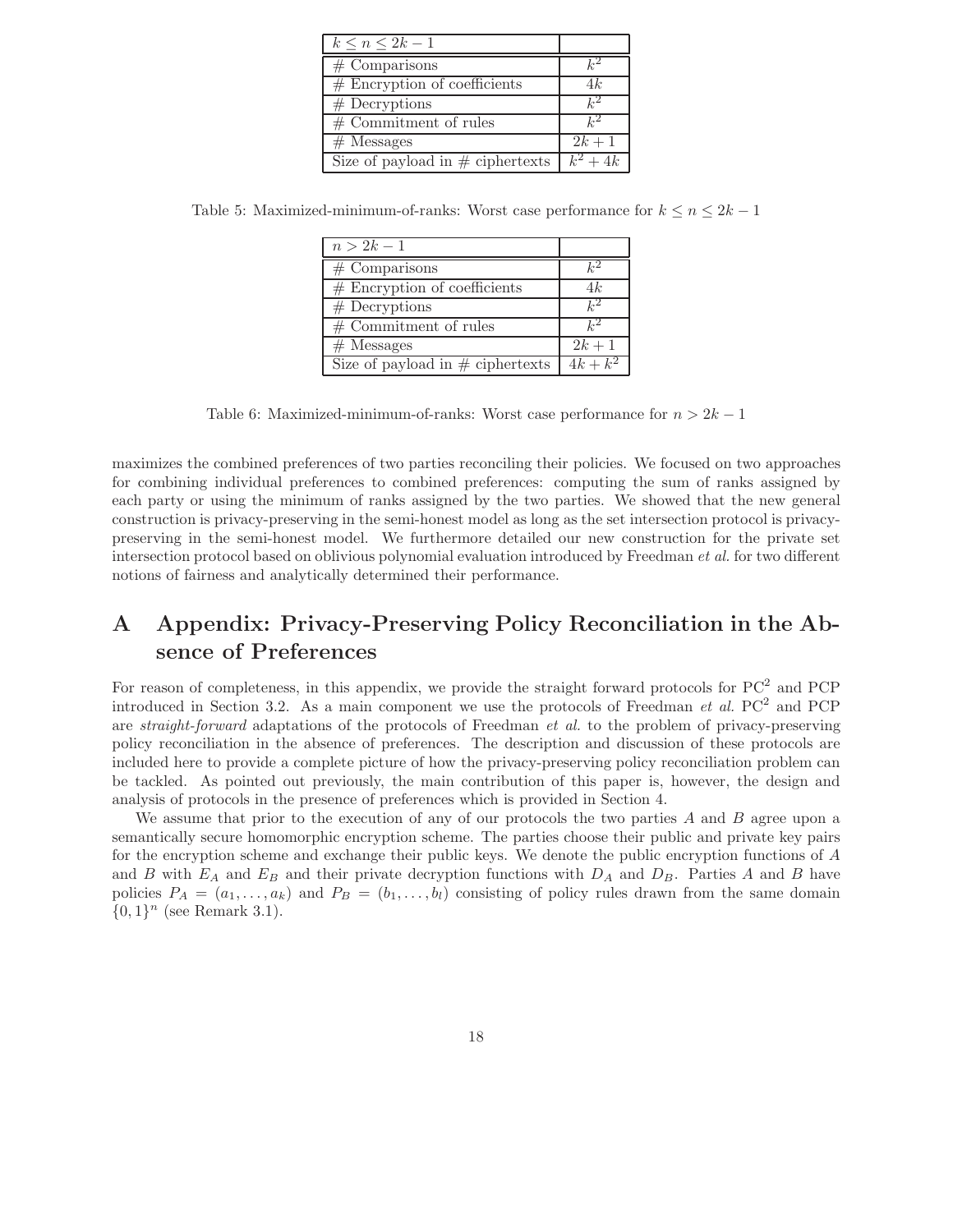#### **A.1 Privacy-Preserving Common Policy Cardinality**

The objective of the following protocol is for the two parties  $A$  and  $B$  to determine the number of policy rules they have in common in a privacy-preserving manner.

**PC<sup>2</sup> Protocol:** The parties A and B agree on some constant  $\gamma$ . A computes the polynomial

$$
f_A(X) = (X - a_1)(X - a_2) \cdots (X - a_k) =: \sum_{i=0}^k \alpha_i X^i,
$$

encrypts its coefficients  $\alpha_i$  ( $i = 0, \ldots, k$ ) under  $E_A$ , and sends them to B. Similarly, B computes the polynomial

$$
f_B(X) = (X - b_1)(X - b_2) \cdots (X - b_l) =: \sum_{i=0}^{l} \beta_i X^i
$$

and encrypts its coefficients  $\beta_i$  ( $i = 0, \ldots, l$ ) under  $E_B$ . Then, for each  $b_i \in P_B$  ( $i = 1, \ldots, l$ ), B chooses a random  $r_i$  and computes  $c_{B,i} = E_A(r_i \cdot f_A(b_i) + \gamma)$ . B sends the ciphertexts  $c_{B,i}$  and the encrypted coefficients  $E_B(\beta_i)$  to A. A decrypts the received ciphertexts under  $D_A$ . For each  $b_i \in P_A$ , the ciphertext  $c_{B,i}$  will decrypt to  $\gamma$ , while for any other  $b_i$  the decryption of the ciphertext  $c_{B,i}$  under  $D_A$  will yield some arbitrary value. Consequently, the cardinality of the intersection  $P_A \cap P_B$  corresponds to the number of ciphertexts that decrypt to  $\gamma$ . Then, for each  $a_i \in P_A$   $(i = 1, ..., k)$ , A chooses a random  $r'_i$  and computes  $c_{A,i} = E_B(r_i' \cdot f_B(a_i) + \gamma)$ . A sends these ciphertexts to B. For each  $a_i \in P_B$ , the ciphertext  $c_{A,i}$  will decrypt to  $\gamma$ , while for any  $a_i \notin P_B$  the corresponding ciphertext will decrypt to some arbitrary value. Consequently, B also determines the cardinality of the intersection  $P_A \cap P_B$  as the number of ciphertexts that decrypt to γ.

**Discussion:** If parties A and B follow the  $PC<sup>2</sup>$  protocol, both will learn the cardinality of the intersection of their policies. Following the detailed proof in [12], each direction of our PCP is privacy-preserving in the semi-honest model. This is due to the fact that ciphertexts sent from  $A(B)$  to  $B(A)$  that do not correspond to a common policy rule of both parties decrypt to some arbitrary value. As the encryption function is semantically secure, the ciphertexts  $B(A)$  receives from A  $(B)$  are for two inputs of A  $(B)$  indistinguishable for  $B(A)$ .

We evaluate the complexity of the  $PC^2$  protocol by counting (1) the number of comparisons A and B have to conduct, (2) the number of polynomial coefficients they need to encrypt, (3) the number of decryptions, and (4) the number of commitments of rules exchanged. The result is shown in Table 7.

| $#$ Comparisons                          | $l+k$ |
|------------------------------------------|-------|
| # Encryption of Coefficients $l + k + 2$ |       |
| $#$ Decryptions                          | $l+k$ |
| $\#$ Commitment of rules                 | $l+k$ |
| $#$ Messages                             |       |

Table 7: Performance of  $PC^2$ , where l and k are the number of policy rules of A and B.

#### **A.2 Privacy-Preserving Common Policy**

The objective of the following protocol is for the two parties  $A$  and  $B$  to determine the policy rules they have in common in a privacy-preserving manner.

**PCP Protocol:** A computes the polynomial

$$
f_A(X) = (X - a_1)(X - a_2) \cdots (X - a_k) =: \sum_{i=0}^k \alpha_i X^i,
$$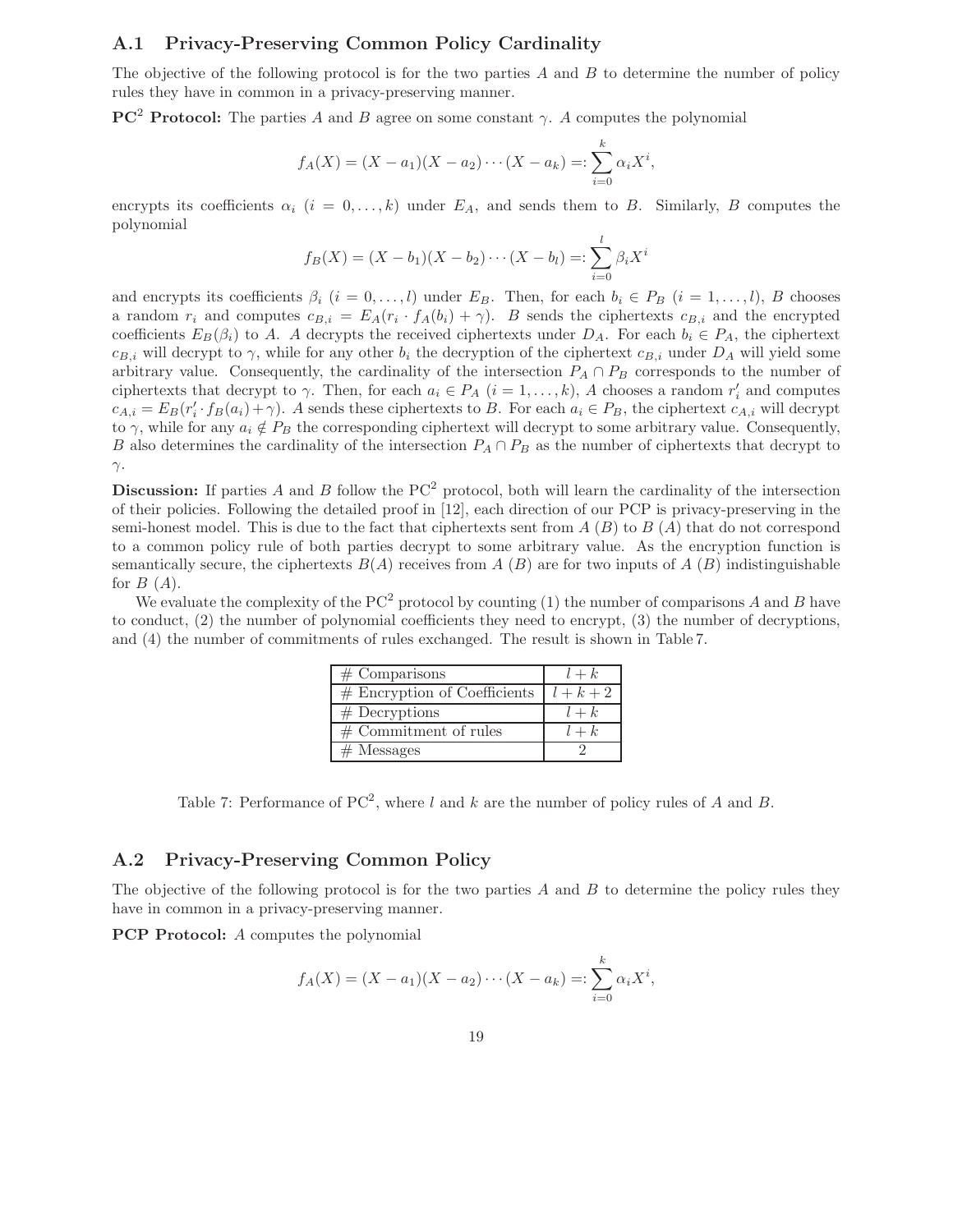encrypts the coefficients  $\alpha_i$  ( $i = 0, \ldots, k$ ) under  $E_A$ , and sends the encrypted coefficients to B. Similarly, B computes the polynomial

$$
f_B(X) = (X - b_1)(X - b_2) \cdots (X - b_l) =: \sum_{i=0}^{l} \beta_i X^i
$$

and encrypts the coefficients  $\beta_i$  ( $i = 0, \ldots, l$ ) under  $E_B$ . Then, for each  $b_i \in P_B$  ( $i = 1, \ldots, l$ ), B chooses a random  $r_i$  and computes the ciphertexts  $c_{B,i} = E_A(r_i \cdot f_A(b_i) + b_i)$ . B sends the ciphertexts  $c_{B,i}$  ( $i = 1, \ldots, l$ ) and the encrypted coefficients  $E_B(\beta_i)$  to A. A decrypts the received ciphertexts  $c_{B,i}$  ( $i = 1, \ldots, l$ ) under  $D_A$ . For each  $b_i \in P_A \cap P_B$ , the ciphertext  $c_{B,i}$  will decrypt to  $b_i$  (matching some  $a_j \in P_A$ ). For each  $b_i \notin P_A \cap P_B$ ,  $c_{B,i}$  will decrypt under  $D_B$  to some arbitrary value. A thus learns all elements of the intersection, but nothing about any other rule in  $P_B$ . Then, A computes  $c_{A,i} = E_B(r_i \cdot f_B(a_i) + a_i)$  ( $i = 1, ..., k$ ) and sends these ciphertexts to *B*. *B* decrypts the received ciphertexts under  $D_B$ . For each  $a_i \in P_A \cap P_B$ ,  $c_{A,i}$  will decrypt to  $a_i$  (matching some  $b_j \in P_B$ ). For each  $a_i \notin P_A \cap P_B$ ,  $c_{A,i}$  will decrypt under  $D_B$  to some arbitrary value. B thus also learns all elements in the intersection  $P_A \cap P_B$ .

**Discussion:** If parties A and B follow the PCP protocol, both will learn the intersection of their policies. The PCP protocol simply uses the private cardinality protocol of [12]. Following the detailed proof in [12], each direction of the protocol is privacy-preserving in the semi-honest model. This is due to the fact that ciphertexts sent from  $A(B)$  to  $B(A)$  that do not correspond to a common policy rule of both parties decrypt to some arbitrary value. Moreover, the views of  $B(A)$  for two inputs of  $A(B)$  are indistinguishable due to the semantical security of the encryption scheme used.

We again evaluate the complexity of the PCP protocol by counting (1) the number of comparisons A and B have to conduct,  $(2)$  the number of polynomial coefficients they need to encrypt,  $(3)$  the number of decryptions, and (4) the number of commitments of rules exchanged. The result are the same as shown in Table 7.

## **References**

- [1] M. Atallah and W. Du. Secure Multi-Party Computational Geometry. In *Proceedings of the Seventh International Workshop on Algorithms and Data Structures*, 2001.
- [2] D. Bell and L. LaPadula. Secure Computer Systems: Mathematical Foundations. Technical Report MTR-2547, Vol. I – III, MITRE Corporation, Bedford, MA, November 1973.
- [3] M. Blaze, J. Feigenbaum, J. Ioannidis, and A. D. Keromytis. The KeyNote Trust Management System Version 2. RFC 2704, 1999.
- [4] M. Blaze, J. Feigenbaum, and J. Lacy. Decentralized Trust Management. In *Proceedings of the 17th IEEE Symposium on Security and Privacy*, 1996.
- [5] Jan Camenisch and Gregory M. Zaverucha. Private intersection of certified sets. In *Financial Cryptography*, pages 108–127, 2009.
- [6] Emiliano De Cristofaro, Stanislaw Jarecki, Jihye Kim, and Gene Tsudik. Privacy-Preserving Policy-Based Information Transfer. In *Privacy Enhancing Technologies*, pages 164–184, 2009.
- [7] Emiliano De Cristofaro and Gene Tsudik. Practical Private Set Intersection Protocols with Linear Complexity. In *In Proceedings of Financial Cryptography and Data Security*, 2010.
- [8] Nicodemos Damianou, Naranker Dulay, Emil Lupu, and Morris Sloman. The Ponder Policy Specification Language. In *Proceedings of Policy Worshop*, 2001.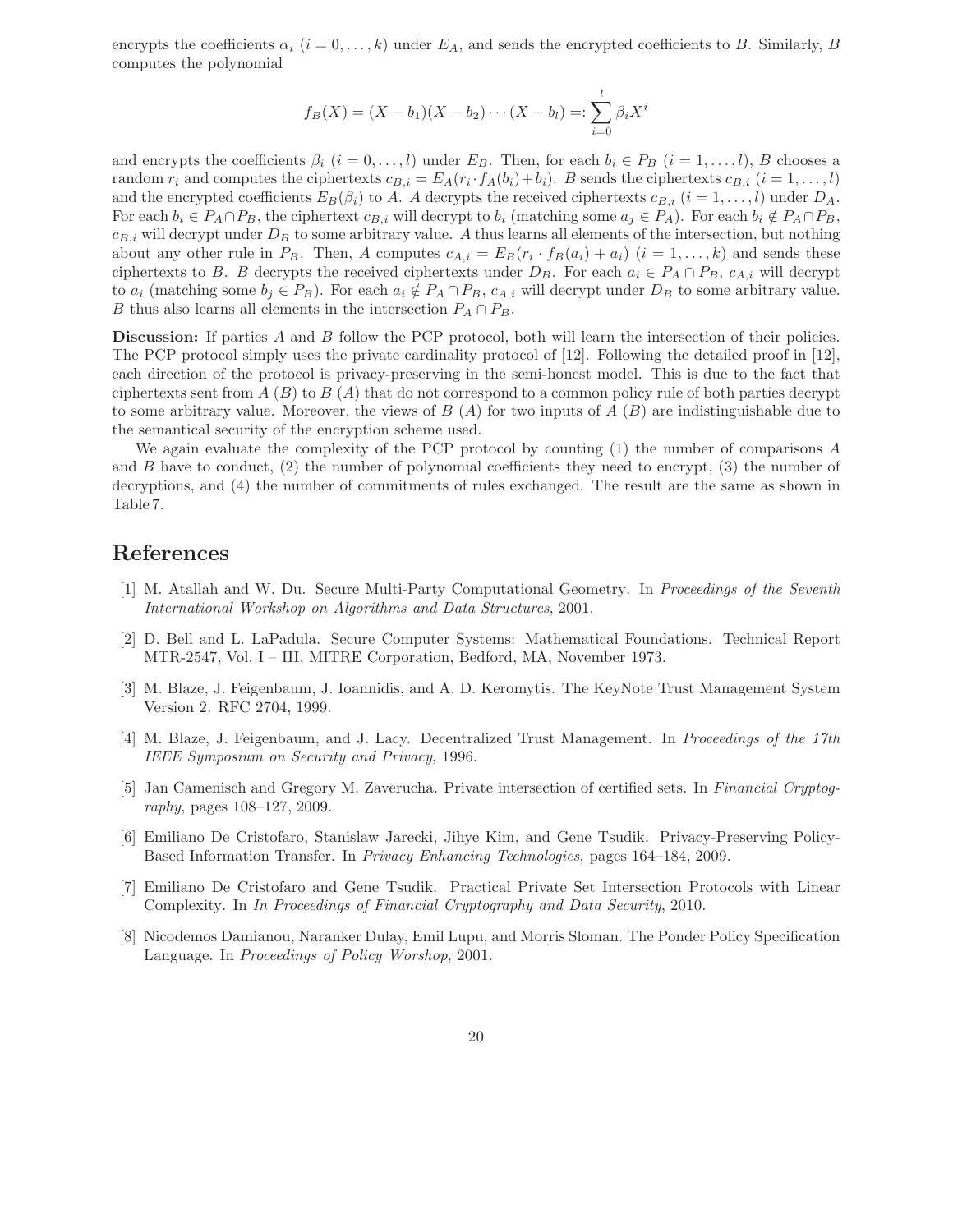- [9] P. Dinsmore, D. Balenson, M. Heyman, P. Kruus, C. Scace, and A. Sherman. Policy-Based Security Management for Large Dynamic Groups: A Overview of the DCCM Project. In *Proceedings of DARPA Information Survivability Conference and Exposition*, 2000.
- [10] C. Ellison, B. Frantz, B. Lampson, R. Rivest, B. Thomas, and T. Ylonen. SPKI Certificate Theory. Request for Comments (Proposed Standard) 2693, Internet Engineering Task Force, September 1999.
- [11] Carl Ellison. SPKI Requirements. Request for Comments (Proposed Standard) 2692, Internet Engineering Task Force, September 1999.
- [12] M. J. Freedman, K. Nissim, and B. Pinkas. Efficient Private Matching and Set Intersection. In *Proceedings of EUROCRYPT'04*, 2004.
- [13] O. Goldreich. Foundations of Cryptography Volume 2, 2004.
- [14] O. Goldreich, S. Micali, and A. Wigderson. How to Play ANY Mental Game. In *STOC '87: Proceedings of the Nineteenth Annual ACM Conference on Theory of Computing*. ACM, 1987.
- [15] L. Gong and X. Qian. The Complexity and Composability of Secure Interoperation. In *Proceedings of the IEEE Symposium of Security and Privacy (S&P'94)*, 1994.
- [16] Carmit Hazay and Yehuda Lindell. Efficient protocols for set intersection and pattern matching with security against malicious and covert adversaries. Cryptology ePrint Archive, Report 2009/045, 2009. http://eprint.iacr.org/.
- [17] Susan Hohenberger and Stephen A. Weis. Honest-verifier private disjointness testing without random oracles. In *Privacy Enhancing Technologies*, pages 277–294, 2006.
- [18] Stanislaw Jarecki and Xiaomin Liu. Efficient oblivious pseudorandom function with applications to adaptive ot and secure computation of set intersection. In *TCC*, pages 577–594, 2009.
- [19] Lea Kissner and Dawn Song. Private and Threshold Set-Intersection. In *Proceedings of CRYPTO'05*, August 2005.
- [20] Lea Kissner and Dawn Song. Private and Threshold Set-Intersection. Technical Report CMU-CS-05-113, Carnegie Mellon University, February 2005.
- [21] K. Kursawe, G. Neven, and P. Tuyls. Private Policy Negotiation. In *Proceedings of Financial Cryptography'06*, 2006.
- [22] B.W. Lampson. Protection. In *Proceedings of the 5th Princeton Conference on Information Science and Systems*, 1971.
- [23] P. McDaniel and A. Prakash. Ismene: Provisioning and Policy Reconciliation in Secure Group Communication. Technical Report CSE-TR-438-00, University of Michigan, 2000.
- [24] Patrick McDaniel and Atul Prakash. Methods and Limitations of Security Policy Reconciliation. In *Proceedings of the IEEE Symposium of Security and Privacy (S&P'02)*, 2002.
- [25] P. Paillier. Public-key Cryptosystems Based on Composite Degree Residuosity Classes. In *Proceedings of EUROCRYPT'99*, 1999.
- [26] Carlos Ribeiro, Andre Zuquete, Paulo Ferreira, and Paulo Guedes. SPL: An Access Control Language for Security Policies with Complex Constraints. In *Proceedings of Network and Distributed System Security Symposium (NDSS)*, February 2001.
- [27] P. Samarati and S Vimercati. Access Control: Policies, Models, and Mechanisms. *Foundations of Security Analysis and Design*, 2000.